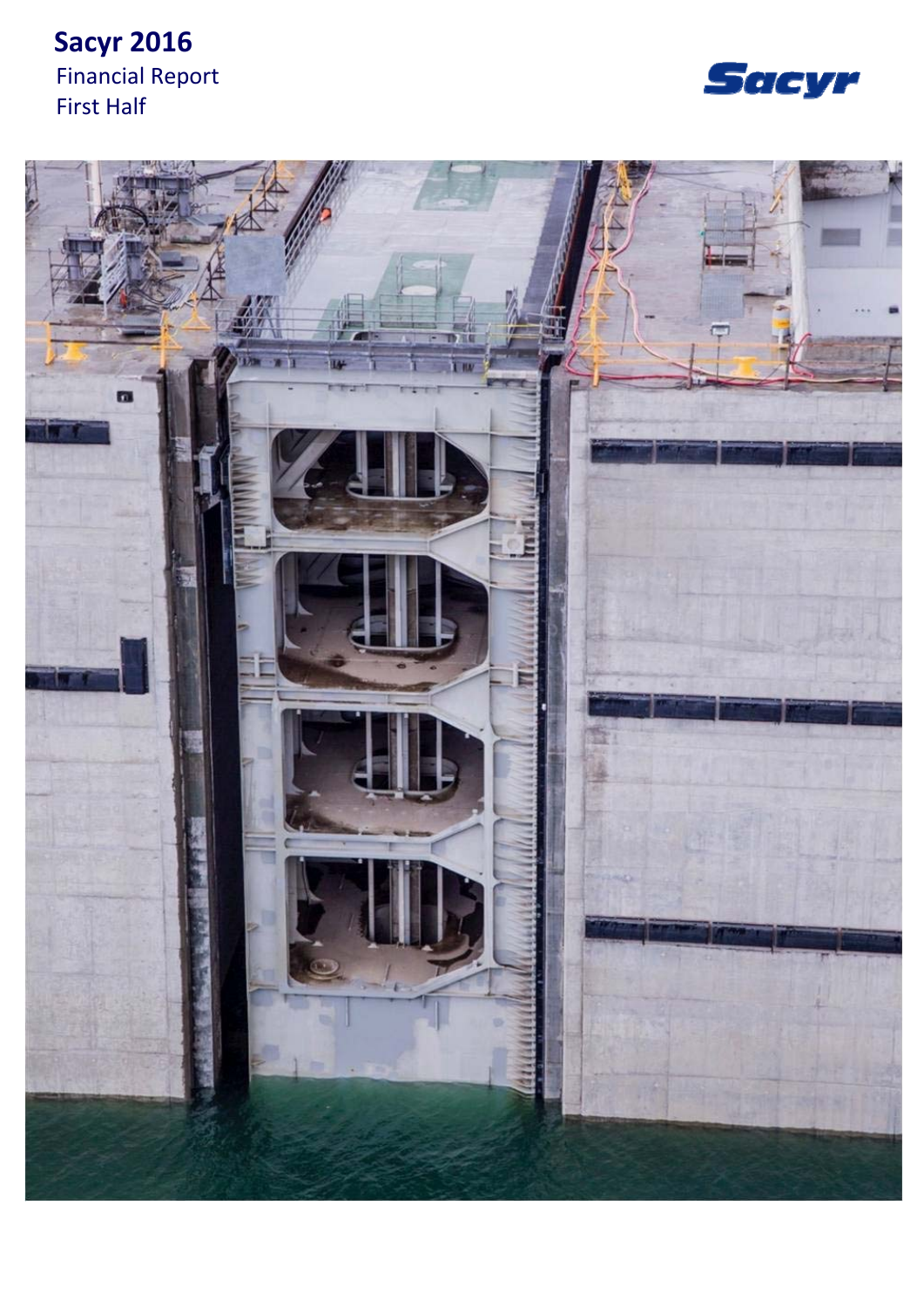

| HIGHLIGHTS FOR THE FIRST HALF OF THE YEAR <b>STAR AND THE SET ASSESS</b>                                                                                                                                                       | 2  |
|--------------------------------------------------------------------------------------------------------------------------------------------------------------------------------------------------------------------------------|----|
| INCOME STATEMENT And the contract of the contract of the contract of the contract of the contract of the contract of the contract of the contract of the contract of the contract of the contract of the contract of the contr | 4  |
|                                                                                                                                                                                                                                | 9  |
| CONSOLIDATED BALANCE SHEET AND ANNOUNCEMENT OF A STATE OF A STATE OF A STATE OF A STATE OF A STATE OF A STATE                                                                                                                  | 11 |
| PERFORMANCE BY BUSINESS AREA                                                                                                                                                                                                   |    |
| SACYR CONSTRUCCIÓN <b>Express SACYR</b> CONSTRUCCIÓN                                                                                                                                                                           | 19 |
| SACYR CONCESIONES <b>Example 2018</b>                                                                                                                                                                                          | 21 |
| VALORIZA 26                                                                                                                                                                                                                    |    |
| SACYR INDUSTRIAL AND ANNOUNCED AND THE SACYR INDUSTRIAL                                                                                                                                                                        | 79 |
| STOCK MARKET PERFORMANCE 31                                                                                                                                                                                                    |    |
| SHAREHOLDER STRUCTURE 32                                                                                                                                                                                                       |    |

#### NOTE:

The financial information presented in this document has been prepared in accordance with International Financial Reporting Standards. This information is not audited and may be modified in the future.

The sale of Testa brought the company outside the scope of consolidation in the second half of 2015. In the first half of the year, Testa was recognised as an discontinued operation.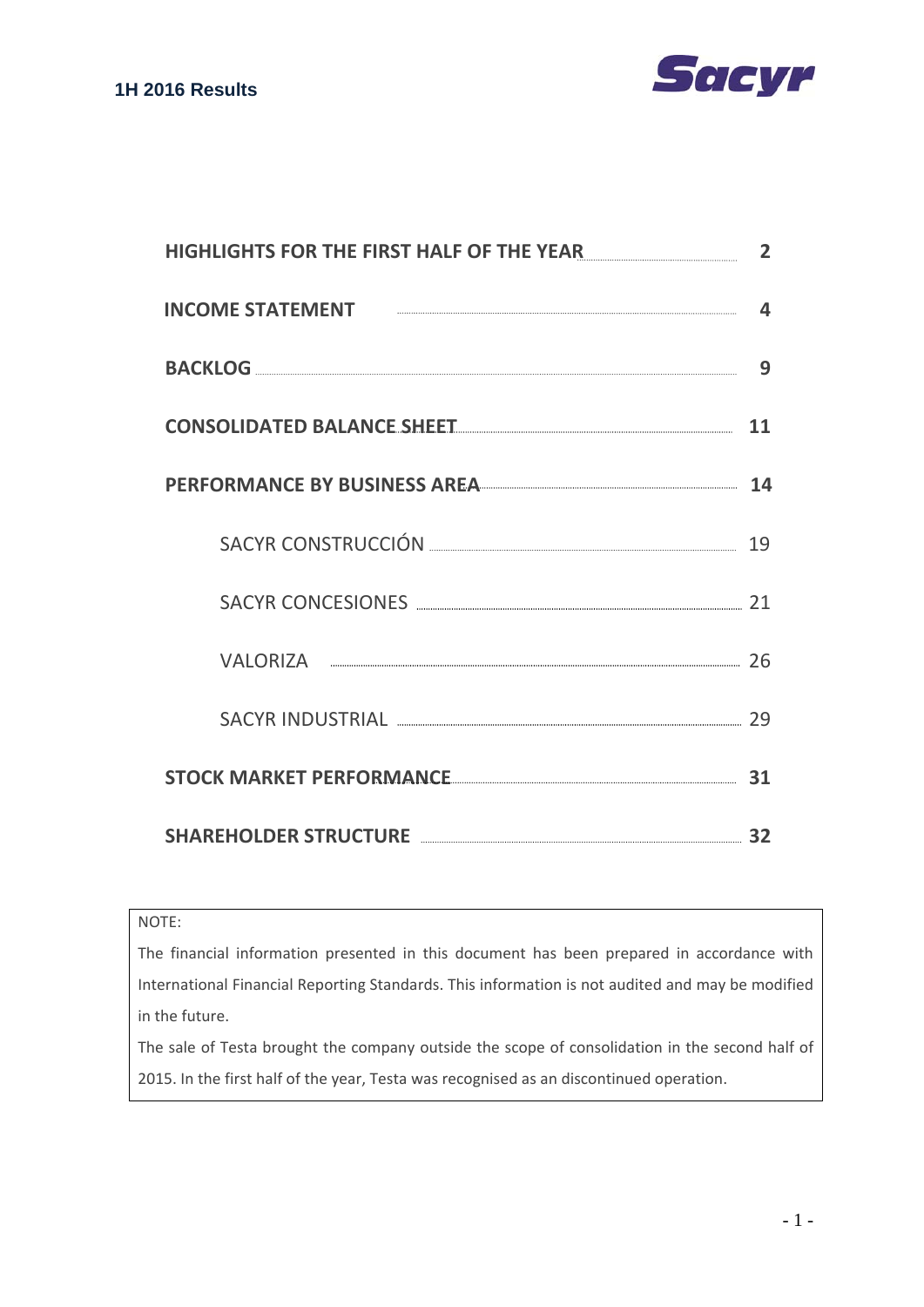

#### **HIGHLIGHTS FOR THE FIRST HALF OF 2016**

#### **Completion of the work to extend the Panama Canal**

On 31 May 2016, the GUPC consortium led by Sacyr successfully completed the Panama Canal extension project, the most ambitious engineering feat of the twenty‐ first century and one of the biggest infrastructure challenges in recent times, placing Sacyr at the very forefront of the civil engineering world. The upgraded canal was inaugurated on 26 June.

#### **Redemption of a convertible bond issue worth €200 million**

Sacyr has now redeemed its convertible bond issue due 1 May 2016 for the sum of €200 million.

#### **Completion of the Testa sale**

Testa was successfully sold to Merlin Properties in June. It was decided to use approximately €317 million of the proceeds from the sale of the shares to make a partial early repayment of the debt associated with the stake held in Repsol, thus reducing Sacyr's exposure to this debt. The deal has improved the Sacyr Group's balance sheet, enabling it to focus its efforts on strategic growth, while also relaxing the structure of loan collateral and bringing the value of the debt to below the listed price.

#### **Rotation of concession assets**

Sacyr successfully sold three hospitals in Portugal in the first quarter of the year to the Aberdeen infrastructure fund, reflecting the Group's strategy of rotating mature assets within its Concessions business so as to be able to invest in new projects under development.

The hospitals were sold for a total of  $E113$  million, including associated debt. The deal generated an attractive return on the equity invested.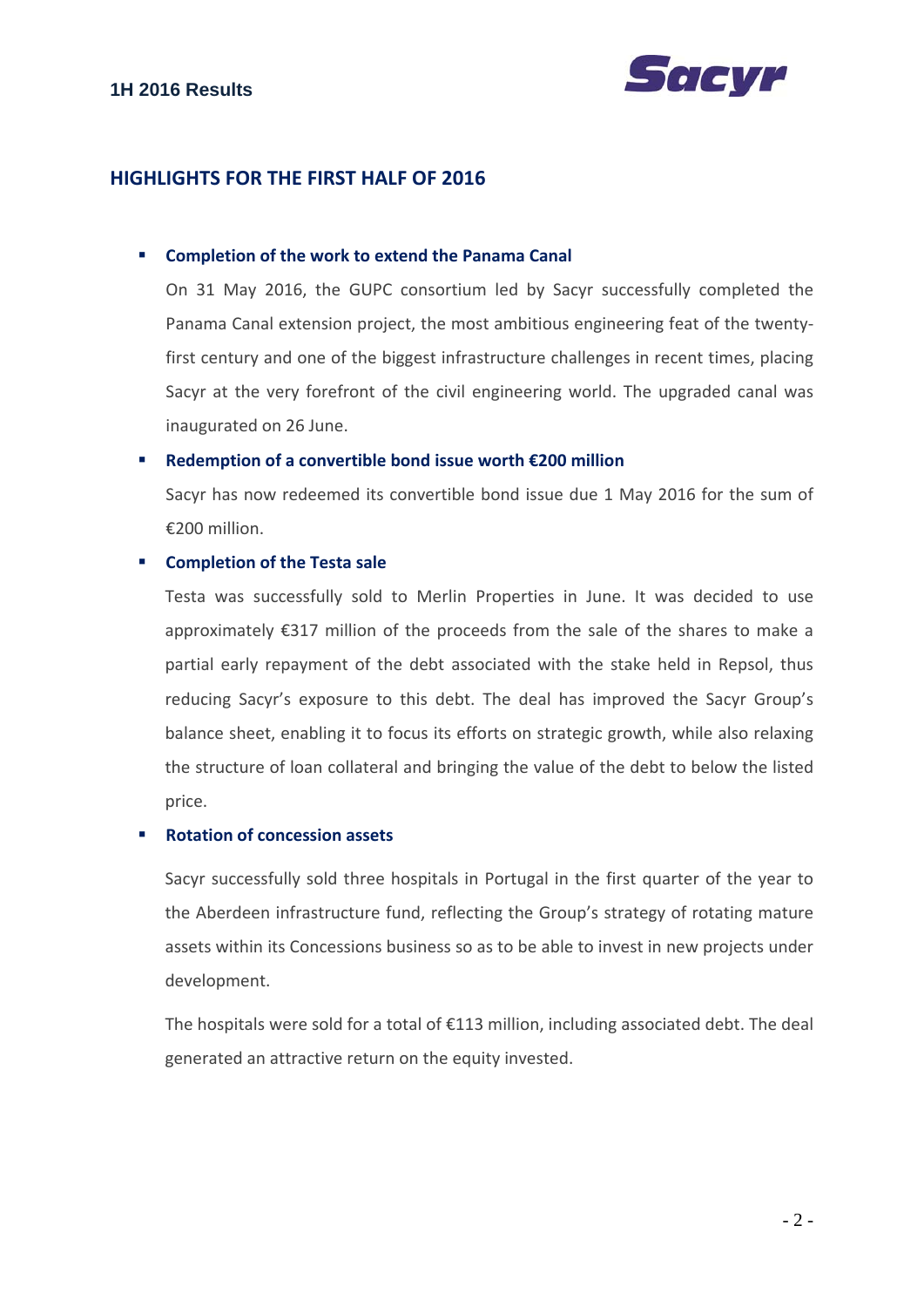

#### **Refinancing of concession assets**

In the first half of 2016, Sacyr issued €54 million in bonds through Aunor, its concessionaire company for the north‐west Murcia toll road. The issue matures in 2025 and is intended to refinance the concession.

Sacyr also managed to refinance the debt pile of the concessionaire companies that manage and operate the Moncloa and Plaza Elíptica transport hubs in Madrid for a total of €190 million. The new arrangement means that the existing loans for the project at the two concessionaire companies, which were due to mature in 2018 and 2019, have now been refinanced with long-term horizons (25 years). The deal was helped by the prevailing low market interest rates.

#### **Award of the Roma ‐ Latina motorway**

Following the end of the period, the concessions division secured a contract for the construction and 43‐year concession of the "Rome – Latina" toll road, spanning 186 km, with the total investment expected to reach €2,800 million.

#### **Dividends**

At the General Meeting held on 16 June 2016, Sacyr shareholders approved the distribution of a scrip dividend as a means of remunerating shareholders.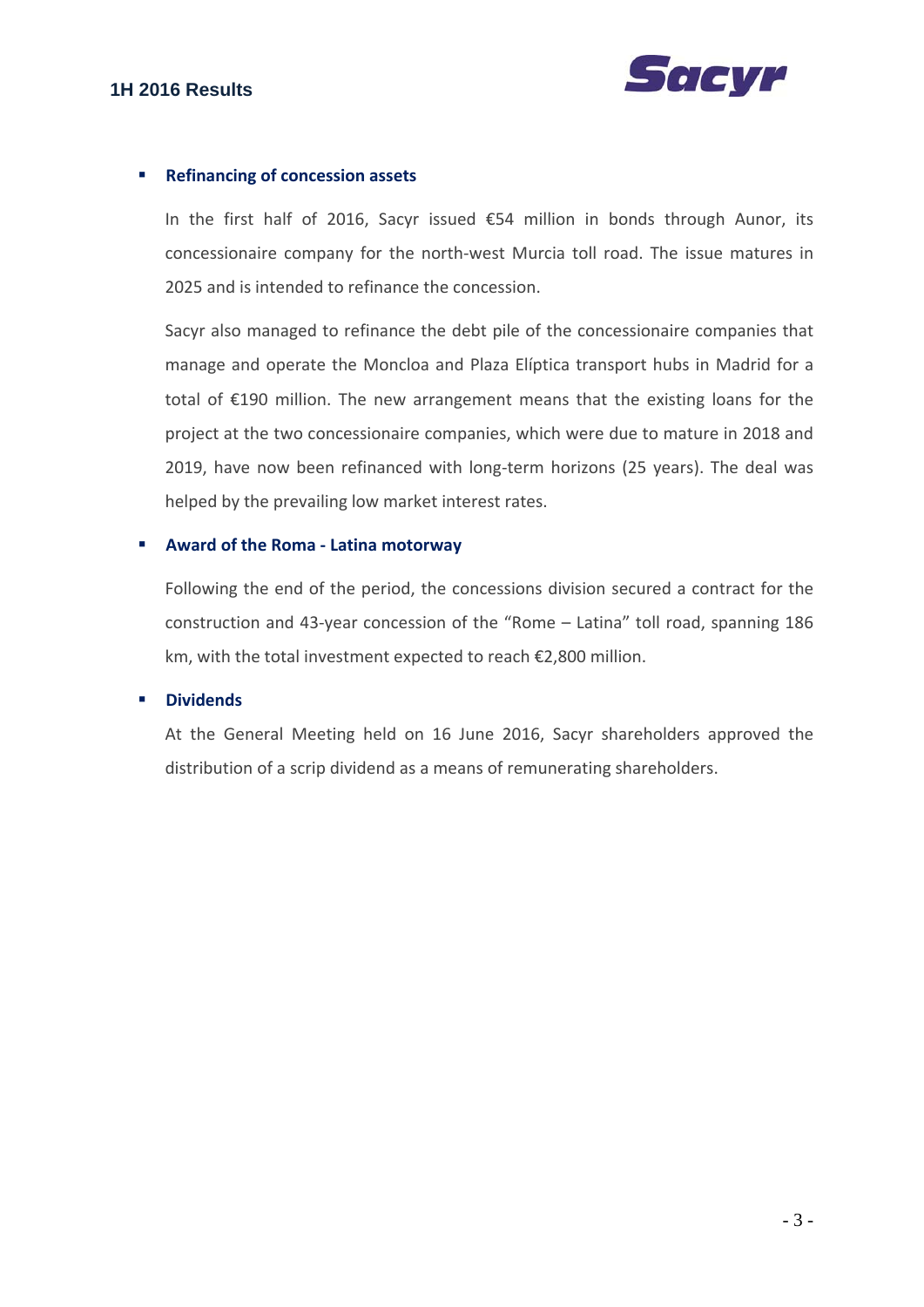



#### **INCOME STATEMENT**

Sacyr's results for the first half of 2016 confirm the strong operating performance of the Group's businesses and a return to strategic growth across our international markets. The operating performance reflects the company's focus on profitability and cash generation, underpinned by stringent contract selection and exhaustive control of risks and costs associated with each contract.

| <b>STATEMENT OF INCOME</b>                                |              |              | % chg     |
|-----------------------------------------------------------|--------------|--------------|-----------|
| (Thousands of Euros)                                      | 1H 2016      | 1H 2015      | 1H16/1H15 |
|                                                           |              |              |           |
| <b>Revenue</b>                                            | 1,413,916    | 1,338,627    | 5.6%      |
| Other income                                              | 47,205       | 52,362       | $-9.8%$   |
| <b>Total operating income</b>                             | 1,461,121    | 1,390,989    | 5.0%      |
| <b>External and Operating Expenses</b>                    | $-1,296,219$ | $-1,236,191$ | 4.9%      |
| <b>EBITDA</b>                                             | 164,902      | 154,798      | 6.5%      |
| Amortisation and depreciation charge                      | $-52,659$    | $-53,125$    | $-0.9%$   |
| <b>Trade Provisions</b>                                   | 4,223        | $-2,834$     | n.s.      |
| <b>NET OPERATING PROFIT</b>                               | 116,466      | 98,839       | 17.8%     |
| <b>Financial results</b>                                  | $-105,730$   | $-126,104$   | $-16.2%$  |
| Forex results                                             | $-2,614$     | 5,884        | n.s.      |
| Results from equity accounted subsidiaries                | 73,891       | 77,100       | $-4.2%$   |
| Provisions for financial investments                      | $-2,179$     | $-2,571$     | $-15.2%$  |
| Change in value of financial instruments                  | $-14,289$    | $-19,836$    | 28.0%     |
| Results from sales of non current assets                  | 20,513       | $-141$       | n.s.      |
| <b>PROFIT BEFORE TAXES</b>                                | 86,057       | 33,171       | 159.4%    |
| Corporate Tax                                             | $-15,236$    | 6,361        | n.s.      |
| PROFIT FOR CONTINUING ACTIVITIES                          | 70,821       | 39,532       | 79.1%     |
| <b>RESULTS FOR COMPANIES WITH DISCONTINOUS ACTIVITIES</b> | $\bf{0}$     | 28,351       | $-100.0%$ |
| <b>CONSOLIDATE RESULTS</b>                                | 70,821       | 67,883       | 4.3%      |
| <b>Minorities</b>                                         | $-6,365$     | $-6,148$     | 3.5%      |
| <b>NET ATTRIBUTABLE PROFIT</b>                            | 64,456       | 61,735       | 4.4%      |
|                                                           |              |              |           |
| <b>Gross margin</b>                                       | 11.7%        | 11.6%        |           |

#### **NET PROFIT**

#### **Sacyr posted net profit of €64 million**

This marks a 4.4% increase on 1H15, when net profit amounted to €62 million and included a

€28 million contribution from Testa under profit from discontinued operations.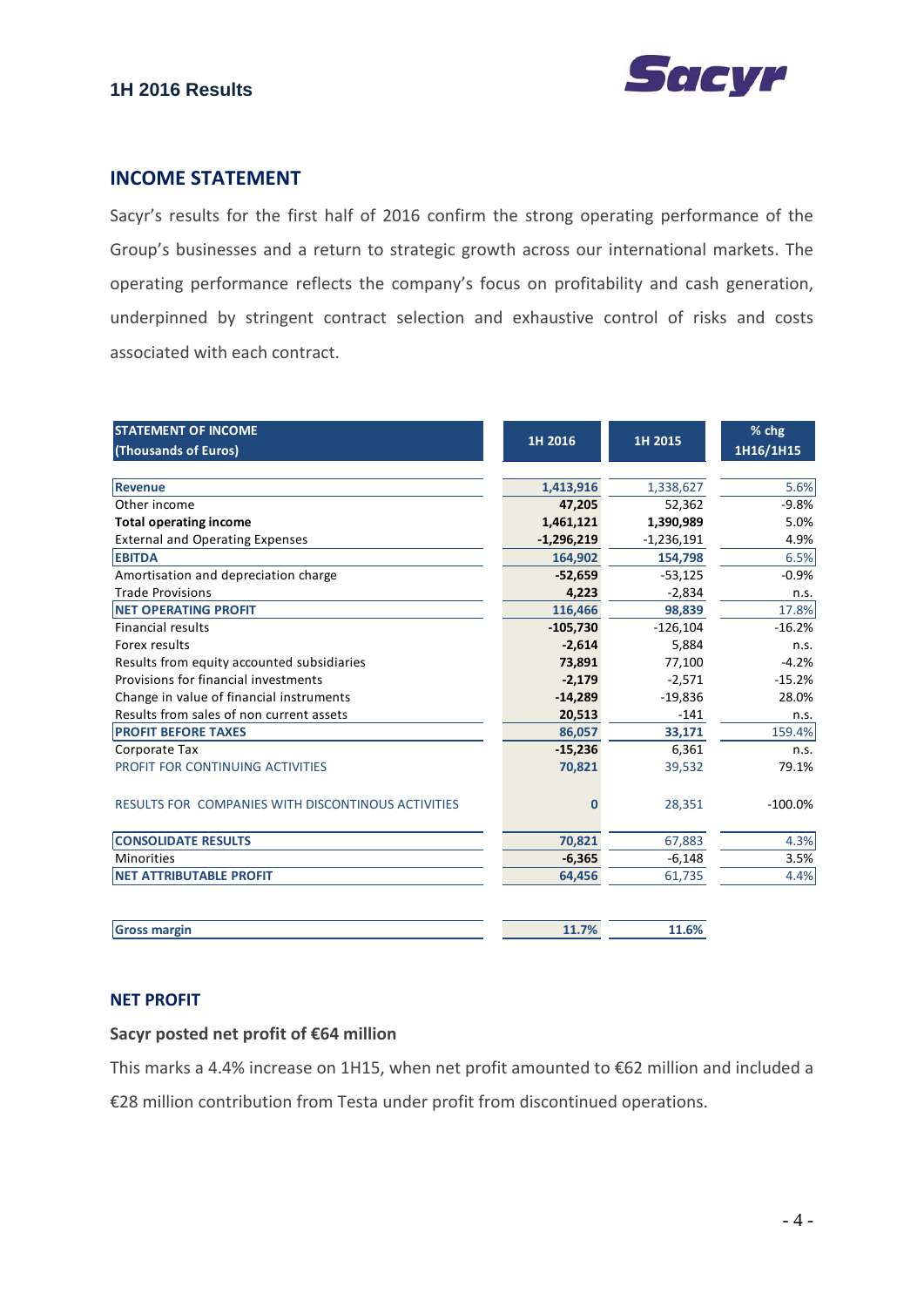

### **OPERATING PERFORMANCE**

- **Revenue in the first six months amounted to €1,414 million, up 5.6% year on year.**
- **EBITDA at 30 June stood at €165 million, revealing a year‐on‐year increase of 6.5%.**
- **The EBITDA margin was 11.7%, versus 11.6% in the first half of 2015.**

Driving revenue and EBITDA growth were the solid performances by the Concessions, Services and Industrial businesses, which offset the slowdown in Construction.

| <b>REVENUE (Thousands of Euros)</b> | 1H 2016    | 1H 2015    | <b>Chg</b><br>1H16/1H15 |
|-------------------------------------|------------|------------|-------------------------|
| Construction                        | 687,071    | 748,476    | $-8.2%$                 |
| Concessions                         | 263,183    | 264,101    | $-0.3%$                 |
| <b>Services</b>                     | 399,099    | 363,751    | 9.7%                    |
| Industrial                          | 187,988    | 112,986    | 66.4%                   |
| Holding y Adjustment                | $-123,425$ | $-150,687$ |                         |
| <b>REVENUE</b>                      | 1,413,916  | 1,338,627  | 5.6%                    |
| International                       | 765,012    | 686,744    |                         |
| % International                     | 54%        | 51%        |                         |

| <b>EBITDA (Thousands of Euros)</b> | 1H 2016  | 1H 2015  | Chg<br>1H16/1H15 |
|------------------------------------|----------|----------|------------------|
| Construction                       | 26,830   | 36,047   | $-25.6%$         |
| Concessions                        | 99,668   | 89,900   | 10.9%            |
| <b>Services</b>                    | 31,088   | 30,940   | 0.5%             |
| Industrial                         | 13,232   | 7,552    | 75.2%            |
| Holding y Adjustment               | $-5,916$ | $-9,642$ |                  |
| <b>EBITDA</b>                      | 164,902  | 154,798  | 6.5%             |
| Ebitda Margin (%)                  | 11.7%    | 11.6%    |                  |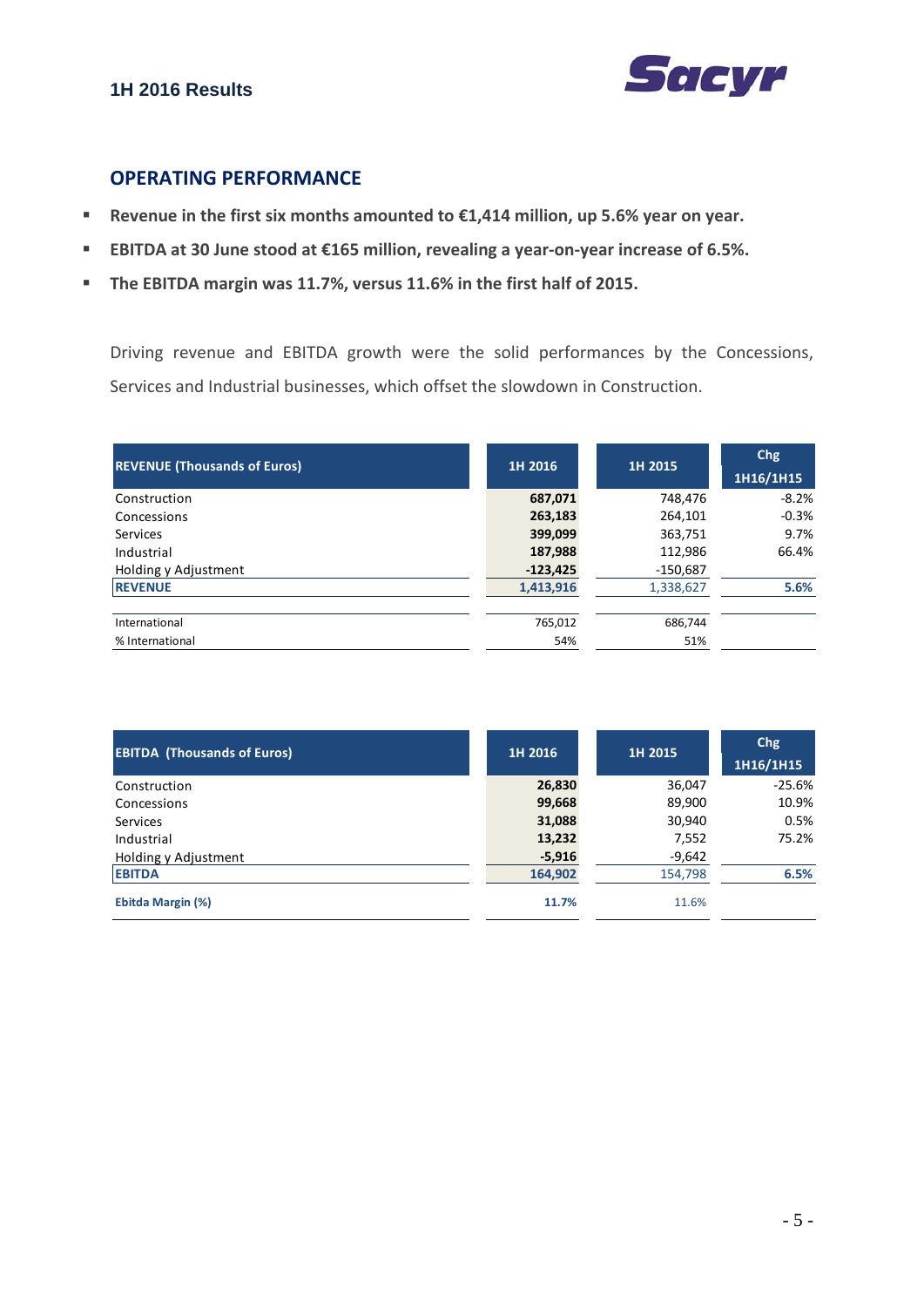

#### **CONCESSIONS**

- The Concessions business posted total revenue of €263 million. This figure is not directly comparable with 2015 as last year's figure included revenue from the Braga and Vila Franca de Xira hospitals in Portugal, which were sold in 2016. In like‐for‐like terms, revenue has risen by 2%.
- Of the total figure, concession revenue saw 12% growth to reach €145 million in the first half of 2016 (21% stripping out the impact of the sale of the hospitals explained above). This growth can be put down to healthy traffic figures, the partial operational start-up of the Rutas de Algarrobo<sup>1</sup> and Rutas del Desierto<sup>2</sup> concessions in Chile, plus the contribution made by the Mar 1 and Pasto‐ Rumichaca motorways in Colombia and Hospital de Antofagasta in Chile.
- The remaining €118 million relates to construction revenue, which was down 12% year on year, owing mainly to the state of construction on our concessions in Chile and Peru.
- EBITDA also performed extremely well, gaining 11% year-on-year (+17% adjusted to reflect the contributions made by the Braga and Vila Franca de Xira hospitals).

#### **SERVICES**

1

Services saw 10% growth to reach  $\epsilon$ 399 million, fuelled by positive performances across all segments, particularly Multiservices, which gained 20% on the back of the contributions made by the Valoriza Conservación and Valoriza Servicios a la Dependencia contracts.

<sup>1</sup> First section in operation in May 2015 and second and last section in May 2016.

<sup>2</sup> Start‐up of the R‐16 section in September 2015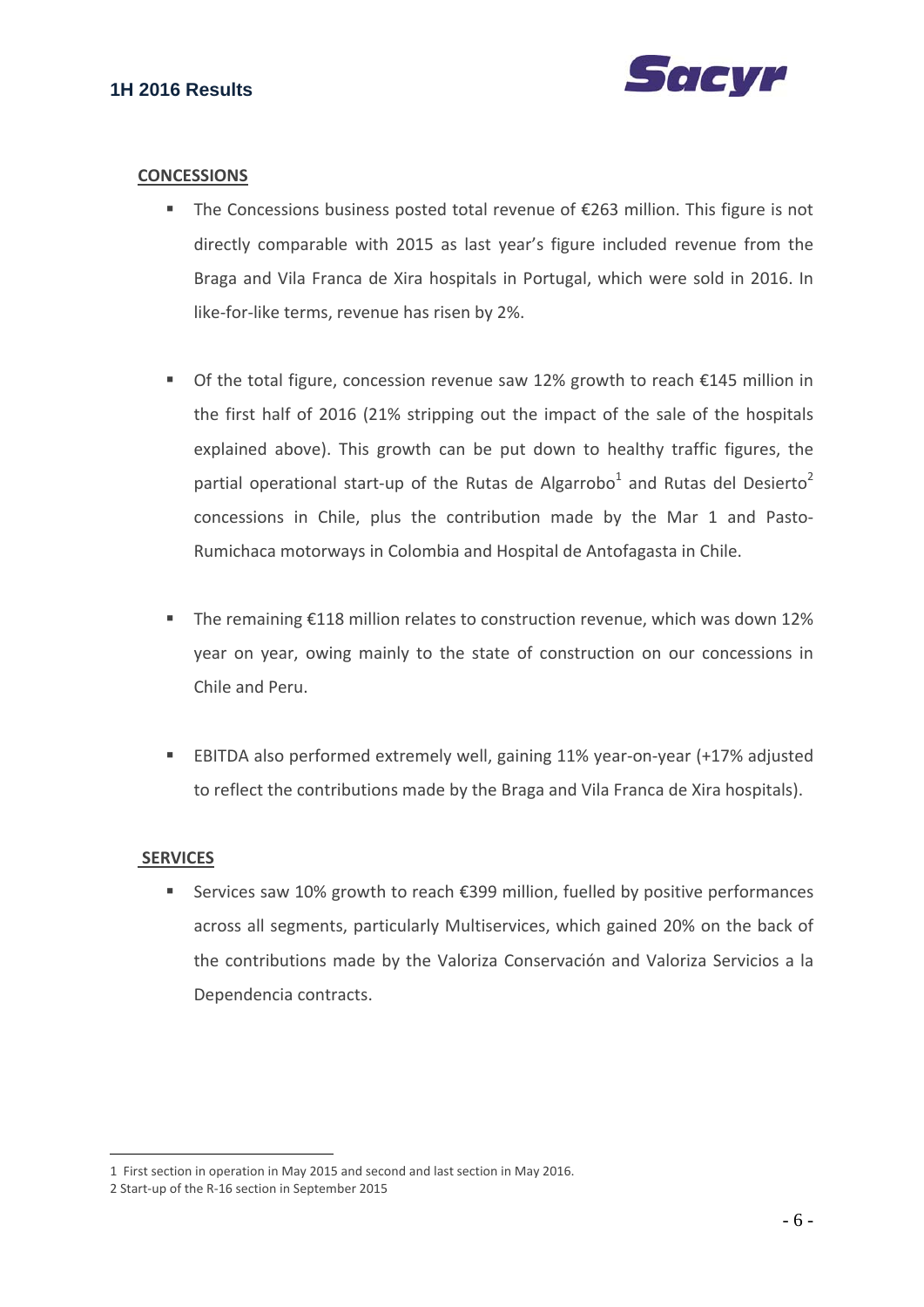

 EBITDA totalled €31 million in the first half of 2016, growing 15% in Multiservices and 5% in Environment. The water business was down slightly due to the completion of various projects. The impact of overheads associated with the international expansion process meant that total EBITDA was up 0.5%.

#### **INDUSTRIAL**

 Sacyr Industrial posted a sharp 66% jump in revenue. Of the total of €188 million, noteworthy was the higher revenue from EPC contracts, which amounted to €138 million (versus €52 million in the first half of 2015), already accounting for 73% of total revenue for this division. The increase was down to the larger contribution made by contracts for the refinery in Pampilla (Peru), the regasification plant in Cartagena (Colombia), the cement plant in Oruro (Bolivia) and the electricity infrastructure projects (Mexico, Peru and Panama), as well as by Sacyr Nervión and Sacyr Fluor.

■ EBITDA for the first half of 2016 was up 75% year on year to €13 million.

#### **CONSTRUCTION:**

- When compared to the first half of 2015, Construction activity was undermined by the slowdown in the markets in which Portuguese subsidiary Somague operates. The situation has been persisting for a year now and has resulted in an 11% year-on-year decline in revenue. Revenue from the rest of the construction business was down 7%, largely as a result of the completion of work on the Rutas del Algarrobo and Rutas del Bio concessions in Chile, which were in full operation in the first half of 2015.
	- Somague's scant contribution to EBITDA in the first half of 2016 is reflected in total EBITDA, while the rest of the overseas projects are still contributing positively and sustaining the margin. The gross margin was 3.9%, thanks to the 5.0% return commanded by contracts not belonging to Somague.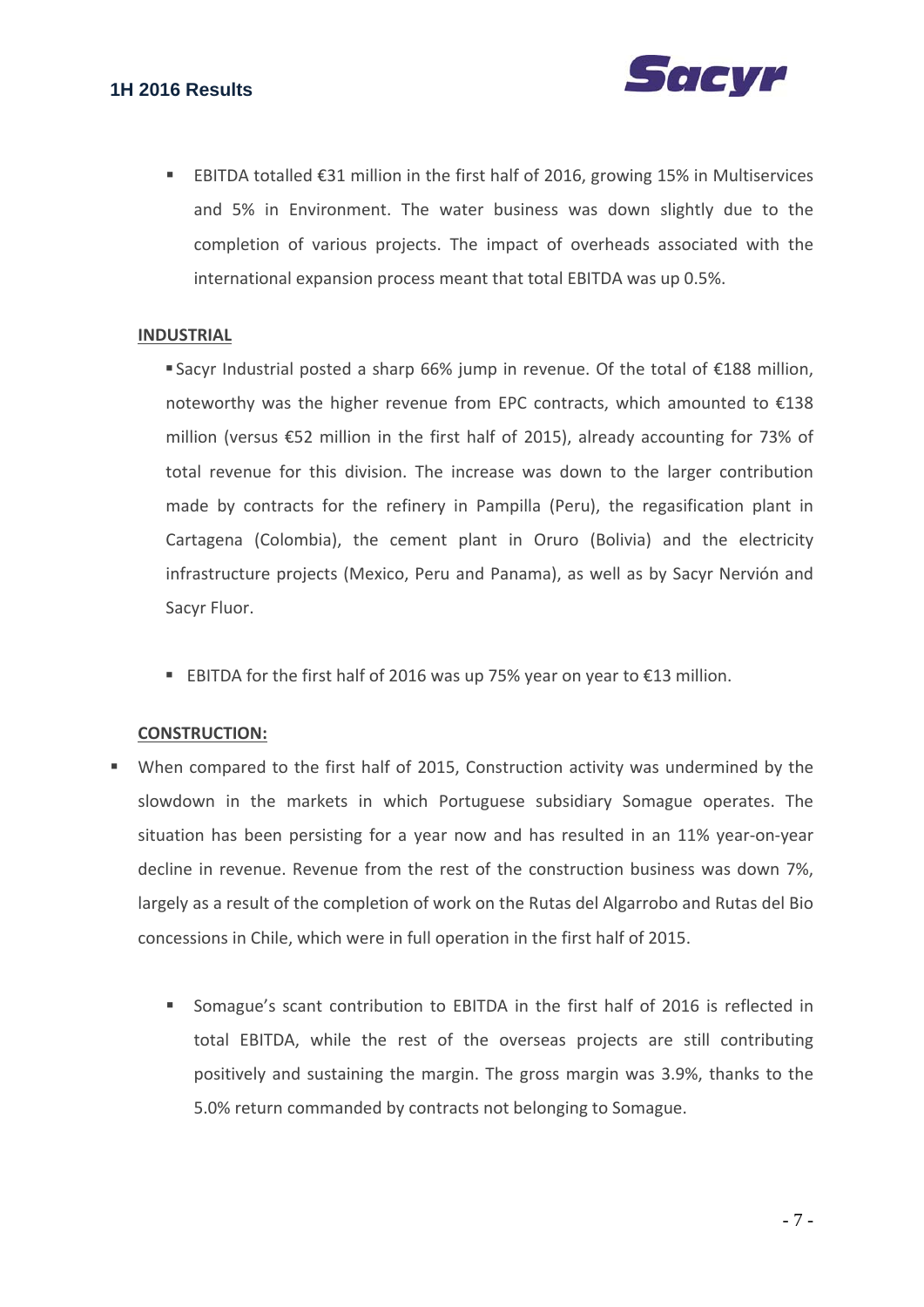

#### **FINANCIAL RESULTS**

Net financial losses were €106 million, shedding €40 million (‐27.4%) year on year thanks to the reduction in bank borrowings. The average interest rate on borrowings stands at 4.13%.

#### **PROFIT AND LOSS OF COMPANIES ACCOUNTED FOR USING THE EQUITY METHOD**

This heading of the income statement includes €70 million from our 8.38% stake in Repsol. The carrying amount of our Repsol stake was €15.6/share at 30 June 2016. The sum of €74 million was recognised for this item at 30 June 2015.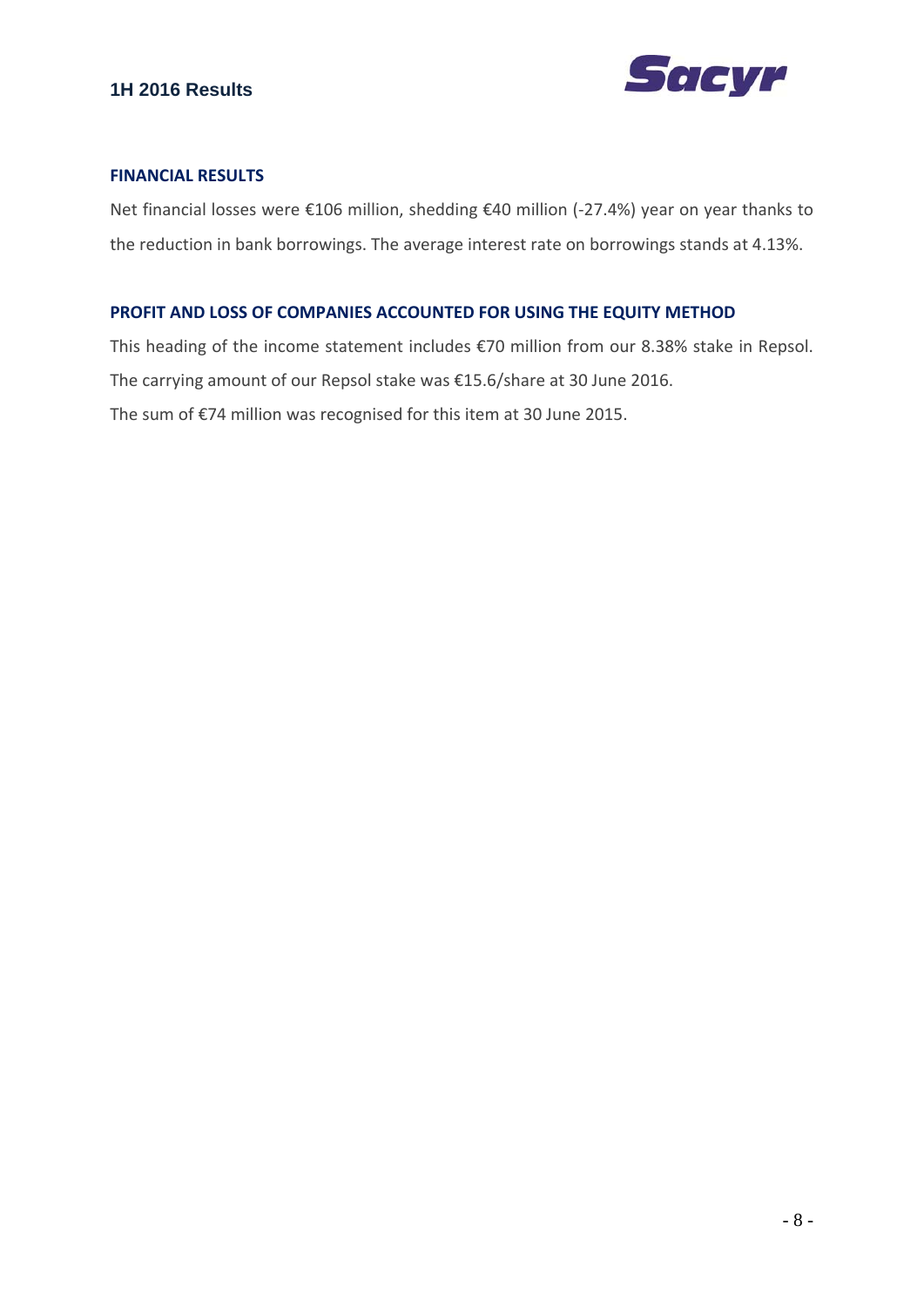



#### **BACKLOG**

The revenue backlog amounts to  $E$ 26,381 million, with over 70% of the portfolio relating to Sacyr's more recurrent concessions and services businesses, which account for 49% and 24%, respectively, of the total portfolio. The construction backlog stands at over  $\epsilon$ 4,400 million thanks to the contracts secured, mainly abroad.

| <b>BACKLOG (Thousands of euros)</b> | 1H 2016 | <b>International</b> | <b>Spain</b> | % Internat. |
|-------------------------------------|---------|----------------------|--------------|-------------|
| Construction                        | 4,418   | 3,691                | 727          | 84%         |
| Concessions                         | 12,864  | 7,503                | 5,361        | 58%         |
| <b>Services</b>                     | 6,424   | 1,948                | 4,476        | 30%         |
| Industrial                          | 2,675   | 619                  | 2,056        | 23%         |
| Backlog 1H 2016                     | 26,381  | 13,762               | 12,619       | 52%         |
|                                     |         |                      |              |             |
| Backlog 1H 2015*                    | 24,087  |                      |              |             |
|                                     |         |                      |              |             |
| Chg. 1H16/1H15                      | 10%     |                      |              |             |

\*Restated by changing scope of consolidation(Testa, Aeromur, Hospital Braga and Vila Franca de Xira)

Of Sacyr's total backlog, 52% is generated by international contracts given the heavy international component of the Construction and Concessions activities and EPC projects within the Industrial area. Sacyr's international footprint is in fact larger considering that these percentages do not include the backlogs of our concession in Italy (Pedemontana – Veneta), or the backlog relating to the Mar 1 toll road concession in Colombia, which are accounted for using the equity method. Also excluded from the backlog at 30 June 2016 is the contract secured recently to operate the desalination plant at Sohar (Oman) in a deal worth approximately €1,050 million (US\$1,200 million).

In addition to the contract win in Oman, Sacyr successfully penetrated another new market in the first half of 2016, namely Ecuador, through an EPC contract awarded to Sacyr Industrial to enlarge the Chimborazo cement plant in a deal worth €150 million.

In Construction, international contracts account for 84% of the total, with contracts secured in Chile, Colombia, Panama, Peru, Brazil, Mexico, Uruguay, Italy, Portugal, Qatar, Angola and Morocco, among other countries.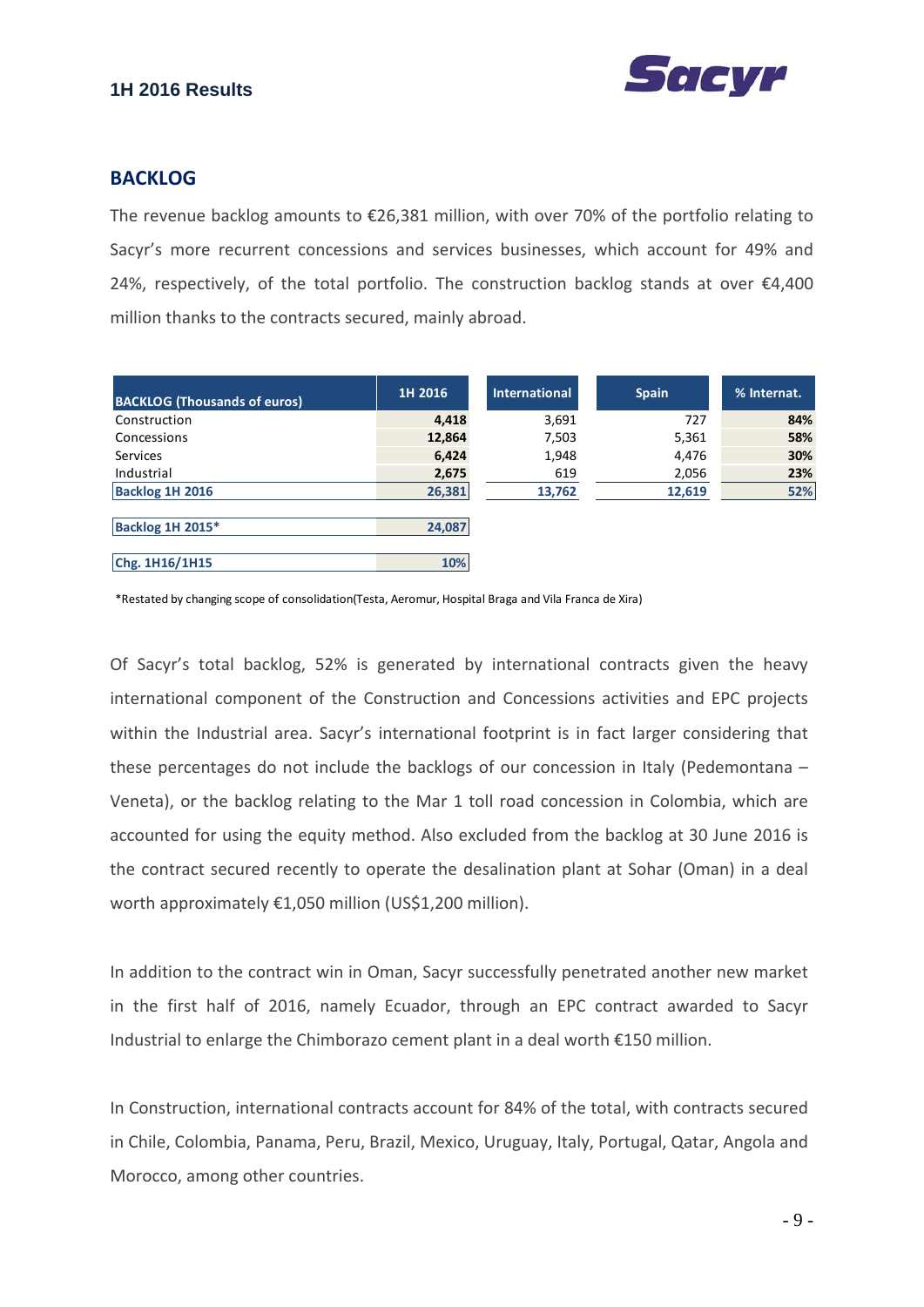

Sacyr's international presence is steadily increasing in the concessions business. At 30 June 2016, the international backlog of the concessions business accounted for 58%, with operations in Chile, Colombia, Uruguay, Peru, Italy, Ireland and Portugal. Following the end of the period, the concessions division secured a contract in Italy for the construction and 43-year concession of the "Rome – Latina" motorway, spanning 186 km, with the total investment expected to reach €2,800 million.

Sacyr Industrial is present in countries such as Australia, the United Kingdom, Bolivia, Mexico, Peru, Panama, Chile, Colombia and Ecuador, as well as Spain, with numerous projects in the oil and gas, electricity infrastructure, power plant and waste treatment sectors. It now has backlog projects amounting to €2,675 million. A number of major contracts were secured in the first half of the year, including:

- The construction of the new "Nuevo Mundo" compressor station in Peru, in a deal worth €200 million.
- The main contract to upgrade the Chimborazo cement plant in Riobamba (Ecuador) for UCEM (Unión Cementera Nacional).
- Construction and maintenance contracts awarded by Compañía General de Electricidad de Chile for various medium‐ and high‐voltage power lines, for a total of €92 million.

At Valoriza, the international backlog accounts for 30% of the total, with operations in Algeria, Australia, Portugal, Israel, Oman and other countries, consisting mainly of water projects. The backlog increased in the first half of the year thanks to a number of major contracts, including:

• The contract to design, construct, operate and maintain a seawater desalination plant at Sohar (Oman), a new market for the group, in a deal worth US\$1,200 million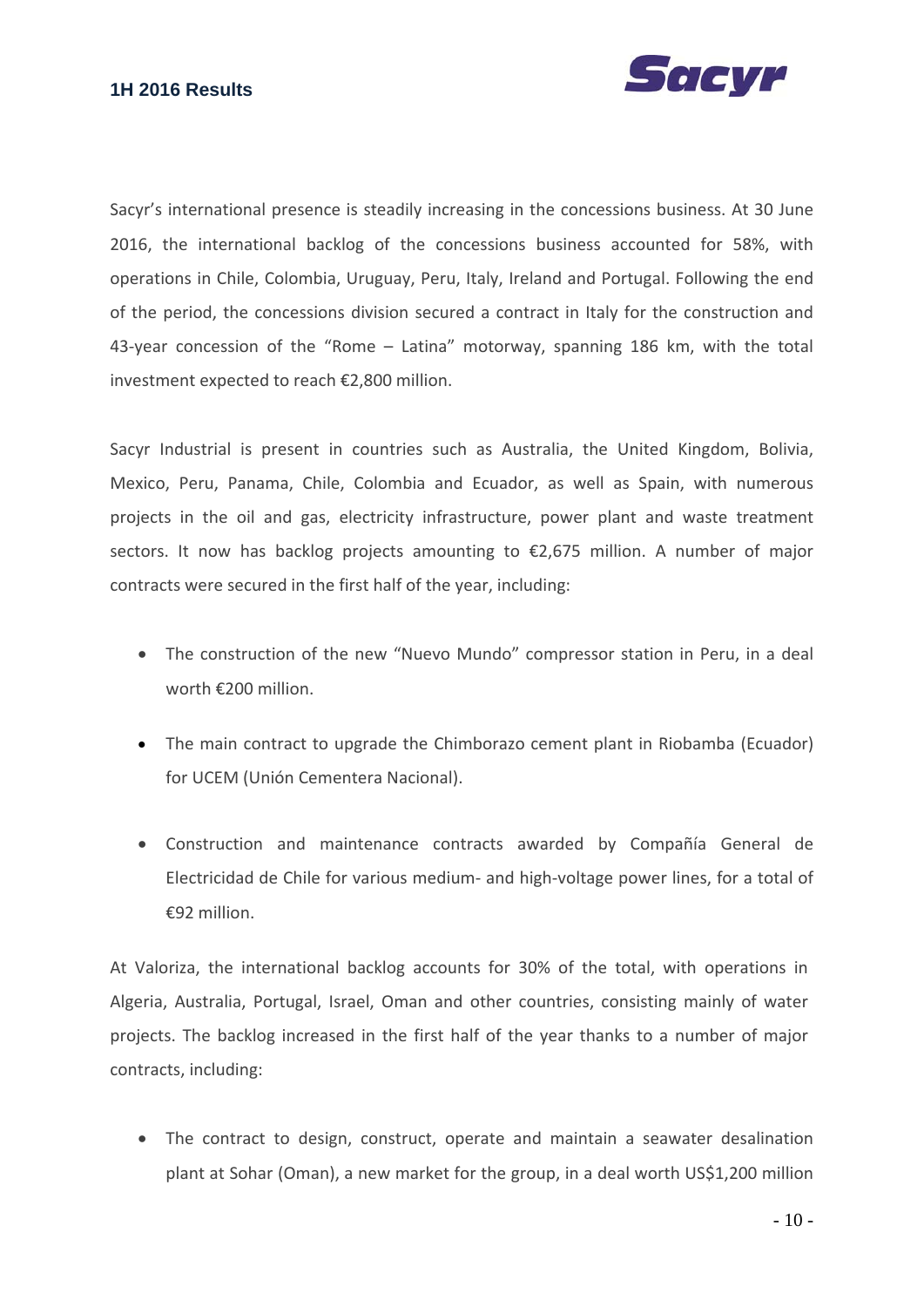

(roughly €1,050 million). Only part of the construction contract, €172 million, was included in Valoriza's backlog at the end of June.

- Street cleaning and waste collection services in the city of Albacete, in a 15‐year contract worth €164 million, which may be extended for a further five years.
- The home care services contract awarded by Madrid City Council for the Centro, Arganzuela, Moncloa‐Aravaca, Latina and Carabanchel districts. The concession is worth €154 million and runs for three years, which may be extended for a further three years.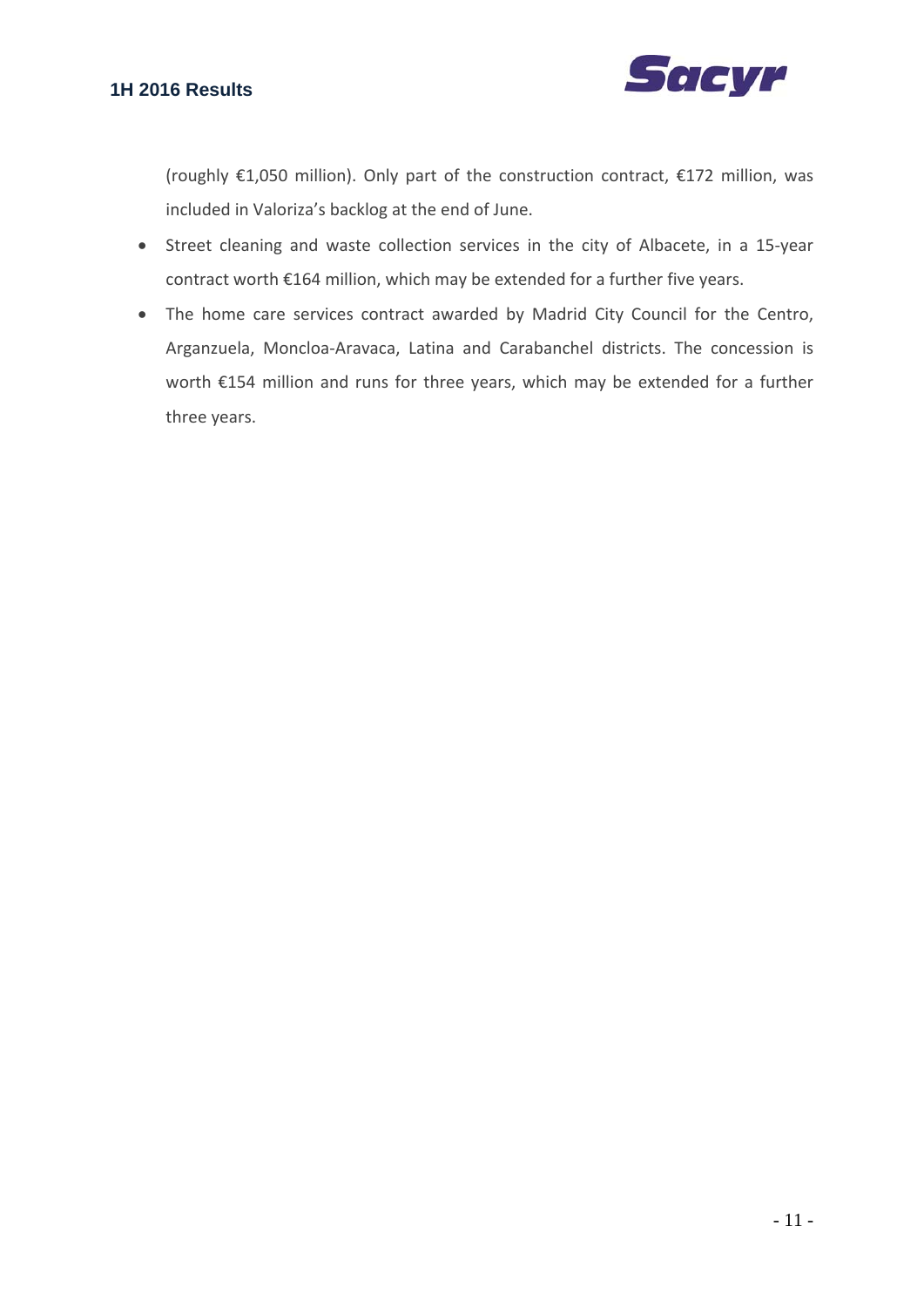

## **CONSOLIDATED BALANCE SHEET**

| <b>BALANCE SHEET</b><br>(Thousands of Euros)                     | 1H 2016    | <b>DECEMBER</b><br>2015 | Chg        |
|------------------------------------------------------------------|------------|-------------------------|------------|
|                                                                  |            |                         |            |
| <b>NON CURRENT ASSETS</b>                                        | 6,830,298  | 6,778,086               | 52,211     |
| Intangible Assets                                                | 15,810     | 14,816                  | 994        |
| <b>Concessions Investments</b>                                   | 1,397,741  | 1,643,853               | $-246,112$ |
| <b>Fixed Assets</b>                                              | 355,924    | 376,148                 | $-20,224$  |
| <b>Financial Assets</b>                                          | 3,194,939  | 3,164,864               | 30,075     |
| Receivables from concession assets                               | 1,442,148  | 1,388,989               | 53,159     |
| <b>Other non Current Assets</b>                                  | 236,881    | 2,838                   | 234,043    |
| Goodwill                                                         | 186,854    | 186,578                 | 276        |
| <b>CURRENT ASSETS</b>                                            | 3,394,913  | 3,679,388               | $-284,475$ |
| Non current assets held for sale                                 | 207,828    | 527,535                 | $-319,706$ |
| Inventories                                                      | 194,128    | 196,661                 | $-2,533$   |
| Receivables from concession assets                               | 213,912    | 213,985                 | $-73$      |
| <b>Accounts Receivable</b>                                       | 2,179,364  | 1,997,458               | 181,907    |
| <b>Financial Assets</b>                                          | 114,099    | 140,928                 | $-26,829$  |
| Cash                                                             | 485,582    | 602,822                 | $-117,241$ |
| <b>ASSETS = LIABILITIES</b>                                      | 10,225,211 | 10,457,474              | $-232,264$ |
|                                                                  |            |                         |            |
| <b>EQUITY</b>                                                    | 1,930,206  | 1,911,589               | 18,617     |
| Shareholder's Equity                                             | 1,683,629  | 1,656,130               | 27,500     |
| <b>Minority Interests</b>                                        | 246,577    | 255,460                 | $-8,883$   |
| <b>NON CURRENT LIABILITIES</b>                                   | 4,977,350  | 5,052,321               | $-74,971$  |
| <b>Financial Debt</b>                                            | 4,021,511  | 4,072,303               | $-50,793$  |
| Financial Instruments at fair value                              | 164,431    | 161,839                 | 2,592      |
| Provisions                                                       | 333,900    | 361,804                 | $-27,904$  |
| Other non current Liabilities                                    | 457,508    | 456,374                 | 1,134      |
| <b>CURRENT LIABILITIES</b>                                       | 3,317,654  | 3,493,564               | $-175,909$ |
| Liabilities associated with the non current assets held for sale | 214,319    | 224,186                 | $-9,867$   |
| <b>Financial Debt</b>                                            | 707,732    | 850,612                 | $-142,880$ |
| Financial Instruments at fair value                              | 22,730     | 27,780                  | $-5,050$   |
| <b>Trade Accounts Payable</b>                                    | 1,507,820  | 1,653,847               | $-146,027$ |
| <b>Operating Provisions</b>                                      | 240,160    | 246,248                 | $-6,088$   |
| Other current liabilities                                        | 624,892    | 490,891                 | 134,001    |

The most significant change to the balance sheet in the first half of 2016 was the sale of the 23% stake held in Testa, which was therefore derecognised from assets held for sale.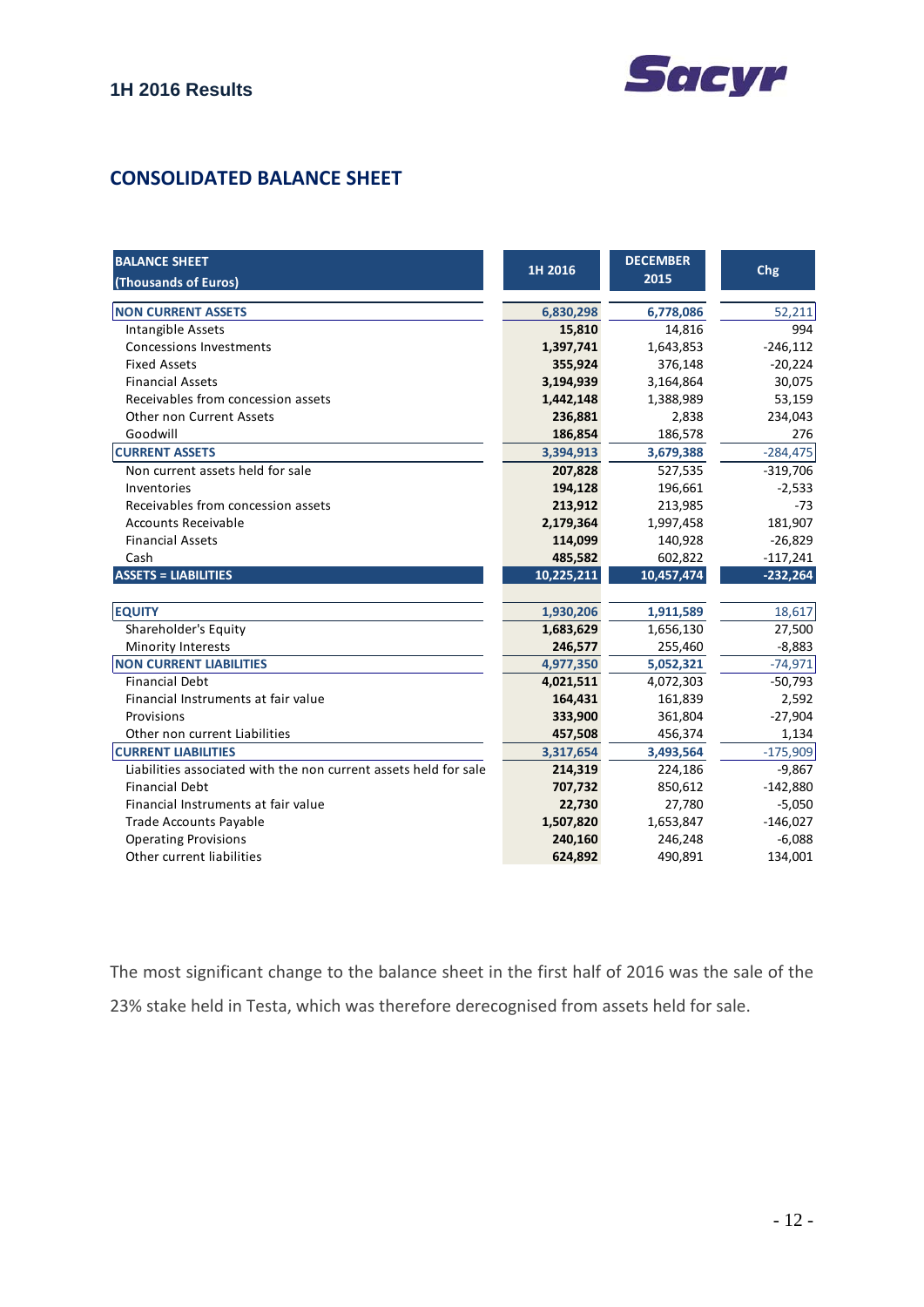

#### **EQUITY**

Total equity at 30 June 2016 amounted to €1,930 million, of which 87% (or €1,684 million) is attributable to the equity holders of Sacyr while €246 million relates to non‐controlling interests in the Group.

#### **BORROWINGS**

At 30 June 2016, the Group's total net debt stood at €4,134 million. The breakdown is as follows:

|                                  |                  | 1H 2016       |                |
|----------------------------------|------------------|---------------|----------------|
| € Million                        | <b>June 2016</b> | December 2015 | Chg.           |
| <b>Project finance</b>           | 2,055            | 1,891         | 163            |
| <b>Other business lines debt</b> | 260              | 150           | 110            |
| <b>Total Business lines</b>      | 2,315            | 2,042         | 273            |
| <b>Repsol</b>                    | 1,291            | 1,613         | $-321$         |
| Corporate*                       | 527              | 525           | $\overline{2}$ |
| <b>NET DEBT</b>                  | 4,134            | 4,180         | $-46$          |

**\* Bonds €273M** 

Corporate debt: the Group's net corporate debt amounted to €254 million, corresponding to working capital used by the parent to coordinate and provide the financial management as the Group's parent company.

In addition, the holding shows a financial liability of €273 million at 30 June 2016, largely on account of the outstanding balance of the convertible bond issue placed in 2014 and due to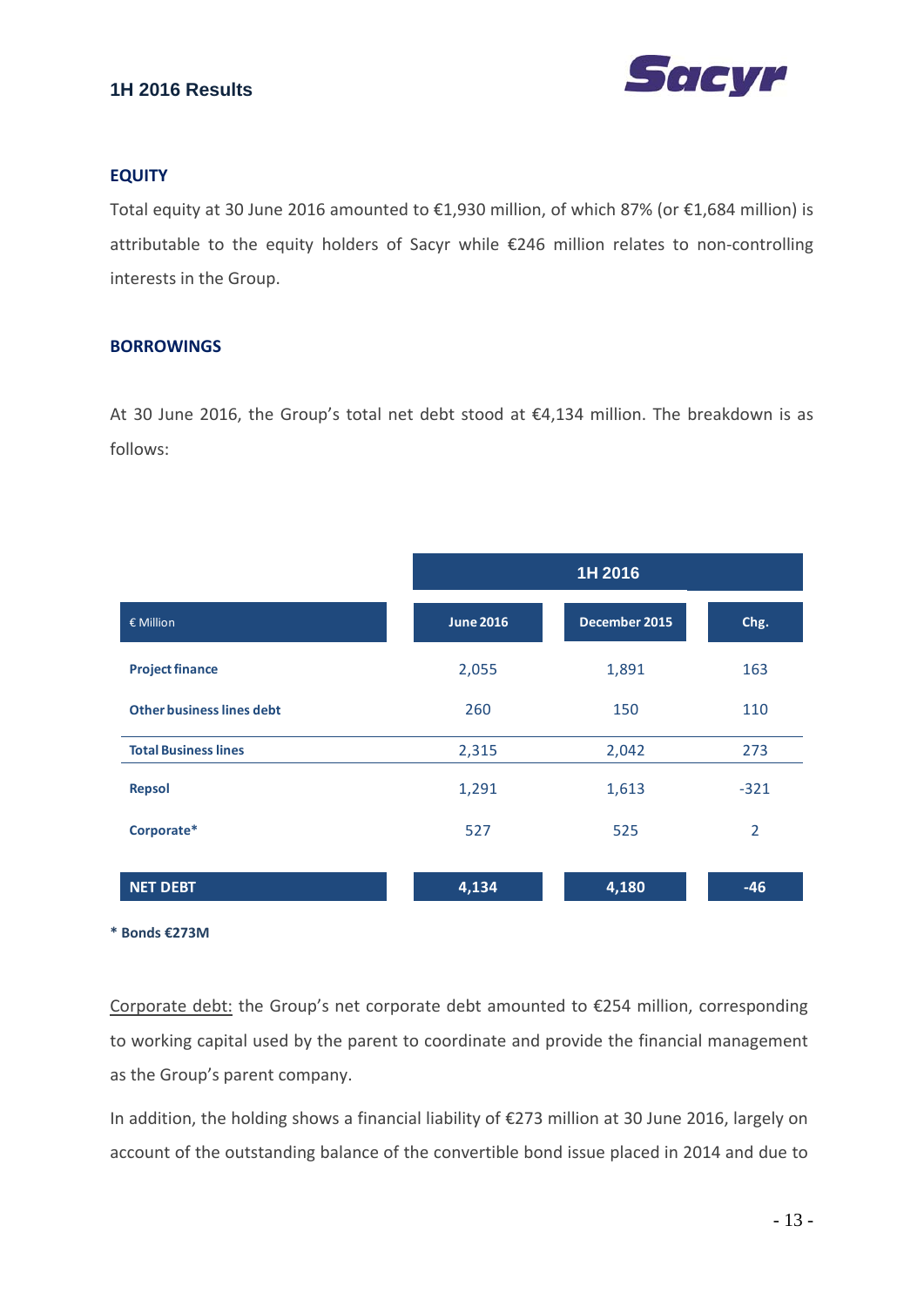

mature in 2019. On 1 May 2016, the Group redeemed €200 million of convertible bonds issued in 2011 and falling due in May 2016.

Debt from business activities: amounts to €2,315 million, of which 89% is associated with very long-term project finance. It is repaid with cash flows generated by the businesses.

A total of 79% of the debt on business activities, or €1,840 million, is associated with infrastructure concessions and other concession projects.

Repsol debt: the investment vehicle that holds the 8.4% stake in Repsol had net debt of €1,291 million at 30 June 2016, with the principal amounting to €1,310 million. The debt, which matures on 31 January 2018, is serviced with Repsol dividends.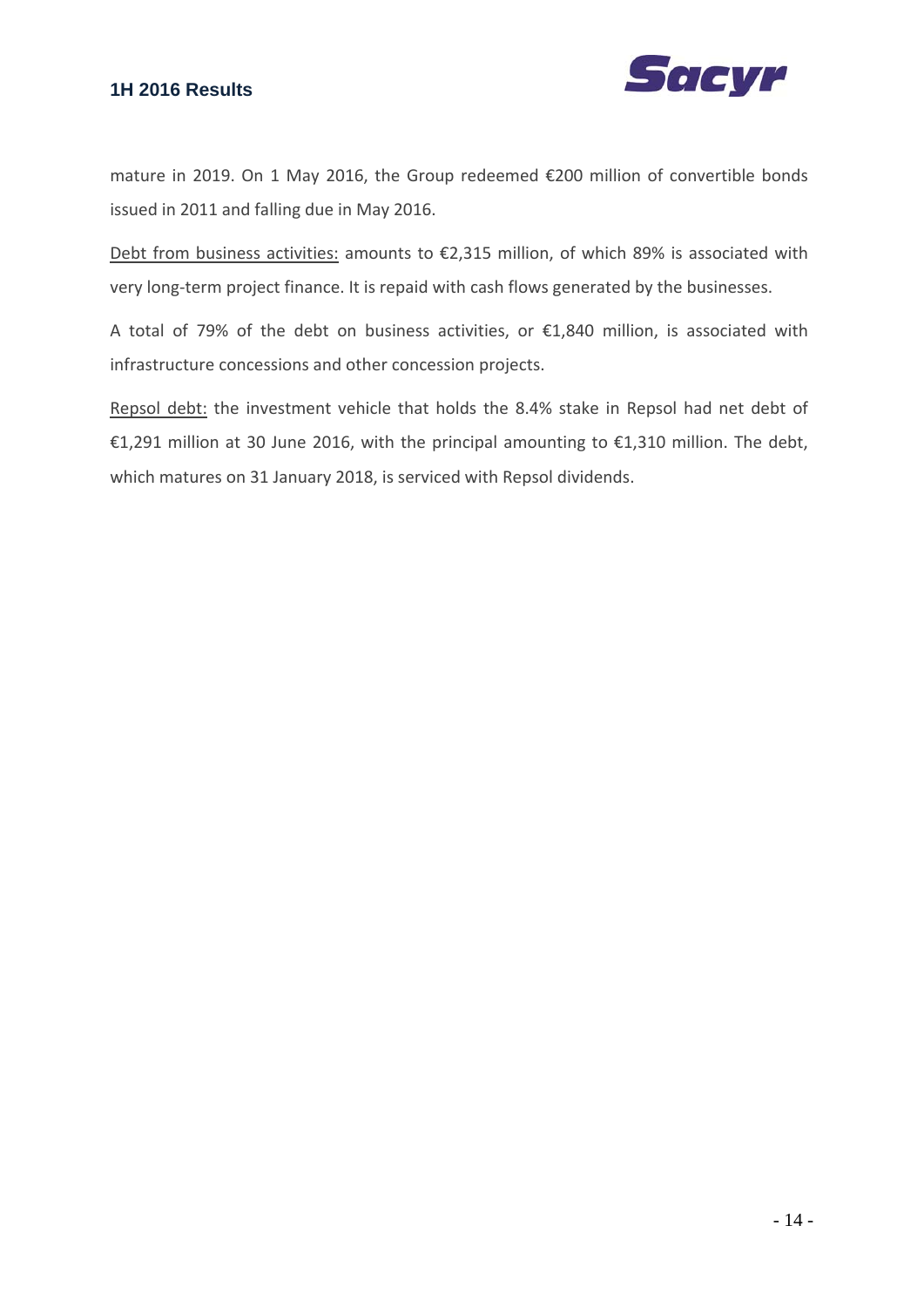

### **PERFORMANCE ACROSS BUSINESS AREAS**

| <b>CONSOLIDATED INCOME STATEMENT AS OF JUNE 2016</b>   |              |                                    |                 |                                   |                                          |              |
|--------------------------------------------------------|--------------|------------------------------------|-----------------|-----------------------------------|------------------------------------------|--------------|
| (Thousands of Euros)                                   | Construcción | <b>Sacyr</b><br><b>Concesiones</b> | <b>Valoriza</b> | <b>Sacvr</b><br><b>Industrial</b> | <b>Holding and</b><br><b>Adjustments</b> | <b>TOTAL</b> |
|                                                        |              |                                    |                 |                                   |                                          |              |
| <b>Turnover</b>                                        | 687,071      | 263,183                            | 399,099         | 187,988                           | $-123,425$                               | 1,413,916    |
| <b>Other Sales</b>                                     | 29,808       | 8,385                              | 5,708           | 2,104                             | 1,201                                    | 47,205       |
| <b>Total Income</b>                                    | 716,880      | 271,568                            | 404,807         | 190,091                           | $-122,225$                               | 1,461,121    |
| <b>External and Operating Expenses</b>                 | $-690,050$   | $-171,900$                         | $-373,719$      | $-176,859$                        | 116,309                                  | $-1,296,219$ |
| <b>GROSS OPERATING PROFIT</b>                          | 26,830       | 99,668                             | 31,088          | 13,232                            | $-5,916$                                 | 164,902      |
| Depreciation                                           | $-8,708$     | $-22,463$                          | $-16,086$       | $-4,504$                          | $-898$                                   | $-52,659$    |
| <b>Trade Provisions</b>                                | 6,996        | $-5,060$                           | $-56$           | 2,448                             | $-104$                                   | 4,223        |
| <b>NET OPERATING PROFIT</b>                            | 25,117       | 72,145                             | 14,945          | 11,175                            | $-6,918$                                 | 116,466      |
| <b>Financial results</b>                               | $-8,599$     | $-44,637$                          | $-4,475$        | $-1,945$                          | $-46,074$                                | $-105,730$   |
| Forex results                                          | $-1,942$     | $-615$                             | $-215$          | 157                               | 1                                        | $-2,614$     |
| Results from equity accounted subsidiaries             | $-119$       | 848                                | 3,321           | 32                                | 69,809                                   | 73,891       |
| Provisions for financial investments                   | $-93$        | $-2,044$                           | 29              | $-71$                             | $\Omega$                                 | $-2,179$     |
| Change in value of financial instruments at fair value | 0            | $-11,393$                          | $-1,898$        | $-999$                            | 0                                        | $-14,289$    |
| Results from sales of non current assets               | 386          | 19,850                             | $-2$            | 279                               | $\Omega$                                 | 20,513       |
| <b>PROFIT BEFORE TAXES</b>                             | 14,751       | 34,154                             | 11,705          | 8,628                             | 16,819                                   | 86,057       |
| Corporate Tax                                          | $-12,655$    | $-10,600$                          | $-1,907$        | $-2,648$                          | 12,575                                   | $-15,236$    |
| PROFIT FOR CONTINUING ACTIVITIES                       | 2,096        | 23,554                             | 9,798           | 5,980                             | 29,394                                   | 70,821       |
| PROFIT FOR DISCONTINUING ACTIVITIES                    | 0            | 0                                  | 0               | $\mathbf 0$                       | $\mathbf 0$                              | $\bf{0}$     |
| <b>CONSOLIDATE RESULTS</b>                             | 2,096        | 23,554                             | 9,798           | 5,980                             | 29,394                                   | 70,821       |
| <b>Minorities</b>                                      | $-41$        | $-5,219$                           | 265             | $-1,524$                          | 155                                      | $-6,365$     |
| <b>NET ATTRIBUTABLE PROFIT</b>                         | 2,055        | 18,335                             | 10,063          | 4,455                             | 29,549                                   | 64,456       |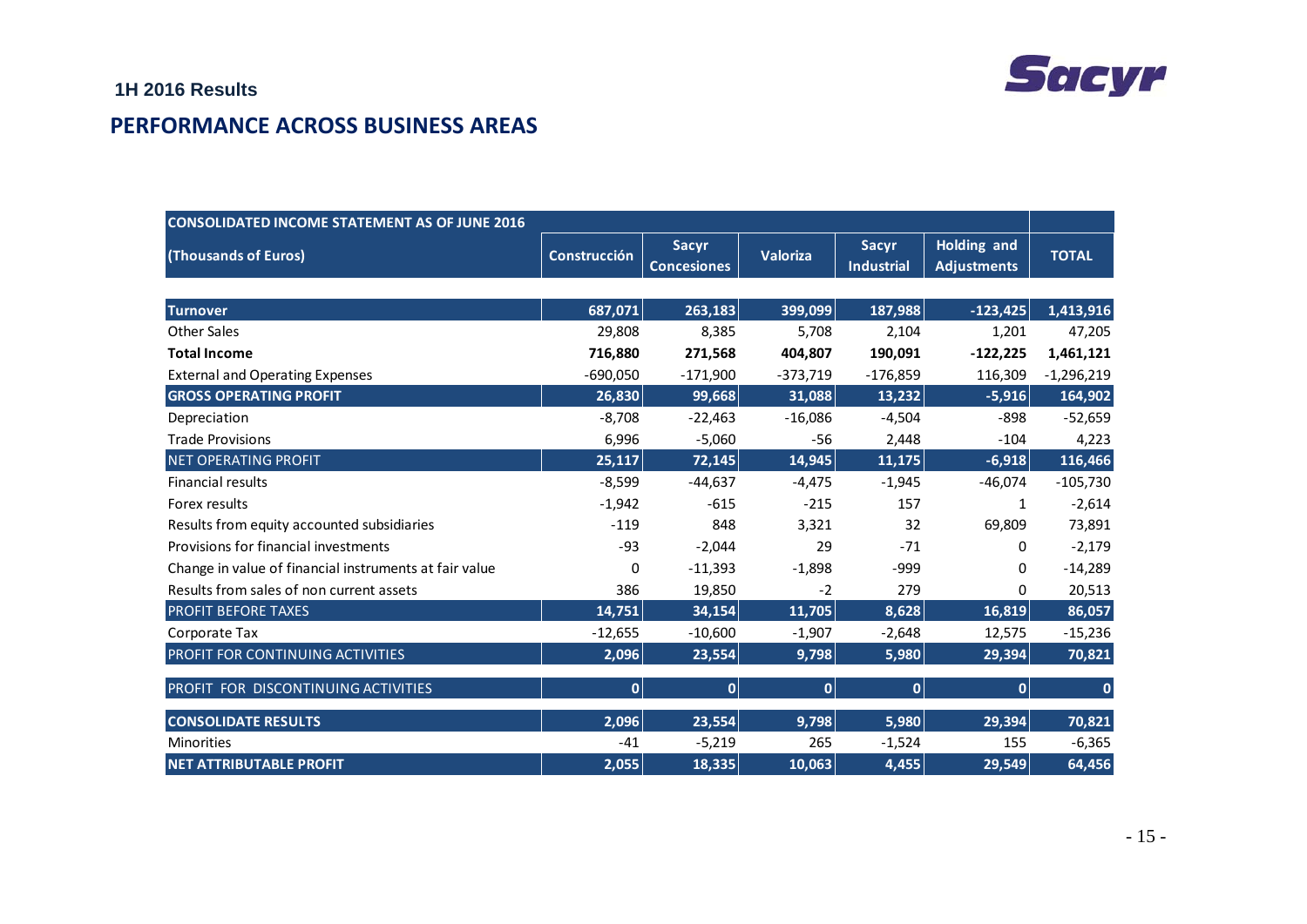# **Sacyr**

| <b>CONSOLIDATED INCOME STATEMENT AS OF JUNE 2015</b>   |                     |                                    |            |                                   |                                          |              |
|--------------------------------------------------------|---------------------|------------------------------------|------------|-----------------------------------|------------------------------------------|--------------|
| (Thousands of Euros)                                   | <b>Construcción</b> | <b>Sacyr</b><br><b>Concesiones</b> | Valoriza   | <b>Sacyr</b><br><b>Industrial</b> | <b>Holding and</b><br><b>Adjustments</b> | <b>TOTAL</b> |
|                                                        |                     |                                    |            |                                   |                                          |              |
| <b>Turnover</b>                                        | 748,476             | 264,101                            | 363,751    | 112,986                           | $-150,687$                               | 1,338,627    |
| Other Sales                                            | 31,852              | 9,920                              | 6,392      | 1,625                             | 2,572                                    | 52,362       |
| <b>Total Income</b>                                    | 780,329             | 274,021                            | 370,143    | 114,611                           | $-148,115$                               | 1,390,989    |
| <b>External and Operating Expenses</b>                 | $-744,281$          | $-184,121$                         | $-339,203$ | $-107,059$                        | 138,473                                  | $-1,236,191$ |
| <b>GROSS OPERATING PROFIT</b>                          | 36,047              | 89,900                             | 30,940     | 7,552                             | $-9,642$                                 | 154,798      |
| Depreciation                                           | $-13,271$           | $-20,782$                          | $-14,631$  | $-3,653$                          | $-789$                                   | $-53,125$    |
| <b>Trade Provisions</b>                                | 2,669               | $-3,237$                           | $-2,742$   | 476                               | 0                                        | $-2,834$     |
| <b>NET OPERATING PROFIT</b>                            | 25,446              | 65,881                             | 13,567     | 4,375                             | $-10,431$                                | 98,839       |
| <b>Financial results</b>                               | $-7,323$            | $-40,748$                          | $-5,313$   | $-1,083$                          | $-71,637$                                | $-126,104$   |
| Forex results                                          | 4,435               | $-137$                             | $-502$     | 1,093                             | 995                                      | 5,884        |
| Results from equity accounted subsidiaries             | $-162$              | 1,725                              | 2,171      | 28                                | 73,338                                   | 77,100       |
| Provisions for financial investments                   | $-106$              | $-1,863$                           | $-608$     | $\Omega$                          | 5                                        | $-2,571$     |
| Change in value of financial instruments at fair value | 0                   | $-16,849$                          | $-1,911$   | $-1,076$                          | 0                                        | $-19,836$    |
| Results from sales of non current assets               | $-218$              | 24                                 | 53         | $\Omega$                          | 0                                        | $-141$       |
| <b>PROFIT BEFORE TAXES</b>                             | 22,073              | 8,034                              | 7,456      | 3,337                             | $-7,729$                                 | 33,171       |
| Corporate Tax                                          | $-9,725$            | $-2,739$                           | $-1,561$   | $-971$                            | 21,357                                   | 6,361        |
| PROFIT FOR CONTINUING ACTIVITIES                       | 12,348              | 5,295                              | 5,896      | 2,366                             | 13,628                                   | 39,532       |
| PROFIT FOR DISCONTINUING ACTIVITIES                    | $\overline{0}$      | 0                                  | 0          | 0                                 | 28,351                                   | 28,351       |
| <b>CONSOLIDATE RESULTS</b>                             | 12,348              | 5,295                              | 5,896      | 2,366                             | 41,979                                   | 67,883       |
| Minorities                                             | $-335$              | $-5,680$                           | 280        | $-383$                            | $-30$                                    | $-6,148$     |
| <b>NET ATTRIBUTABLE PROFIT</b>                         | 12,013              | $-385$                             | 6,175      | 1,983                             | 41,949                                   | 61,735       |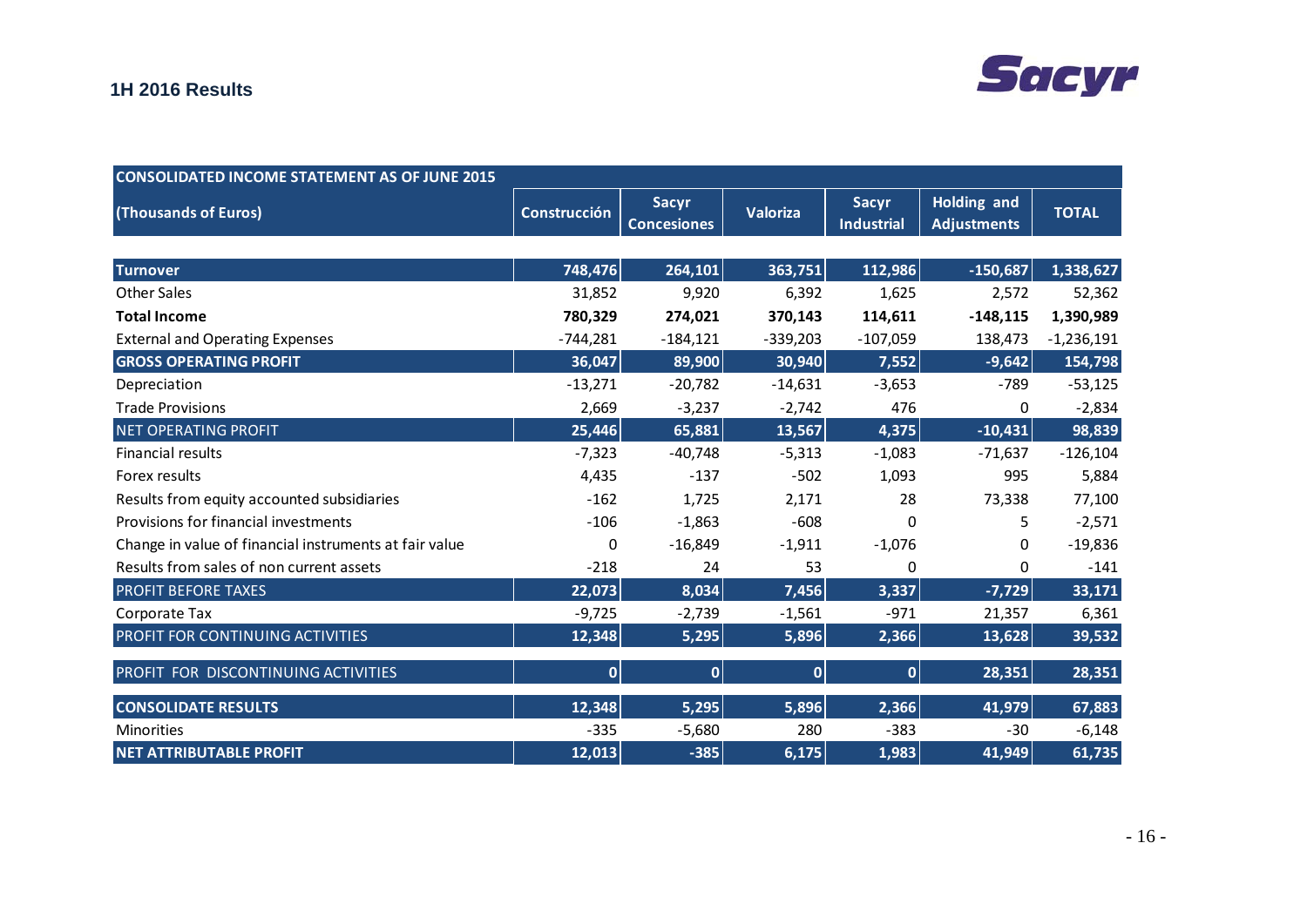# **Sacyr**

| <b>CONSOLIDATED BALANCE SHEET AS OF JUNE 2016</b>                |              |                                    |                 |                            |                                    |              |
|------------------------------------------------------------------|--------------|------------------------------------|-----------------|----------------------------|------------------------------------|--------------|
| (Thousands of Euros)                                             | Construcción | <b>Sacyr</b><br><b>Concesiones</b> | <b>Valoriza</b> | Sacyr<br><b>Industrial</b> | <b>Holding y</b><br><b>Ajustes</b> | <b>TOTAL</b> |
| <b>NON CURRENT ASSETS</b>                                        | 370,442      | 3,241,975                          | 638,741         | 190,832                    | 2,388,308                          | 6,830,298    |
| Intangible Assets                                                | 93           | 39                                 | 10,394          | 3,970                      | 1,314                              | 15,810       |
| <b>Concessions Investments</b>                                   | 51,987       | 1,103,372                          | 242,382         | $\Omega$                   | $\mathbf 0$                        | 1,397,741    |
| <b>Fixed Assets</b>                                              | 125,570      | 3,284                              | 120,284         | 103,551                    | 3,237                              | 355,924      |
| <b>Financial Assets</b>                                          | 154,443      | 529,375                            | 111,881         | 15,482                     | 2,383,758                          | 3,194,939    |
| Receivables for concession assets                                | 18,738       | 1,371,843                          | 51,568          | $\mathbf 0$                | 0                                  | 1,442,148    |
| <b>Other non Current Assets</b>                                  | $\mathbf 0$  | 234,063                            | 2,818           | 0                          | 0                                  | 236,881      |
| Goodwill                                                         | 19,610       | 0                                  | 99,414          | 67,829                     | $\mathbf 0$                        | 186,854      |
| <b>CURRENT ASSETS</b>                                            | 2,583,642    | 595,863                            | 489,400         | 166,246                    | $-440,238$                         | 3,394,913    |
| Non current assets held for sale                                 | $\mathbf 0$  | 0                                  | $\mathbf 0$     | $\mathbf 0$                | 207,828                            | 207,828      |
| Inventories                                                      | 163,248      | 286                                | 14,248          | 15,877                     | 469                                | 194,128      |
| Receivables for concession assets                                | 63           | 211,271                            | 2,578           | $\mathbf 0$                | $\mathbf 0$                        | 213,912      |
| <b>Accounts Receivable</b>                                       | 2,141,521    | 144,189                            | 343,831         | 103,325                    | $-553,502$                         | 2,179,364    |
| <b>Financial Assets</b>                                          | 118,981      | 30,831                             | 64,578          | 1,168                      | $-101,460$                         | 114,099      |
| Cash                                                             | 159,827      | 209,287                            | 64,165          | 45,876                     | 6,426                              | 485,582      |
| <b>ASSETS = LIABILITIES</b>                                      | 2,954,083    | 3,837,839                          | 1,128,141       | 357,078                    | 1,948,070                          | 10,225,211   |
| <b>Equity</b>                                                    | 525,541      | 755,997                            | 249,592         | 130,387                    | 268,689                            | 1,930,206    |
| Shareholder's Equity                                             | 529,893      | 557,303                            | 244,760         | 79,875                     | 271,798                            | 1,683,629    |
| Minority Interests                                               | $-4,353$     | 198,694                            | 4,832           | 50,513                     | $-3,109$                           | 246,577      |
| <b>NON CURRENT LIABILITIES</b>                                   | 585,736      | 2,522,744                          | 450,562         | 70,018                     | 1,348,290                          | 4,977,350    |
| <b>Financial Debt</b>                                            | 113,512      | 1,894,584                          | 199,964         | 56,515                     | 1,756,935                          | 4,021,511    |
| Financial Instruments at fair value                              | 0            | 142,195                            | 20,516          | 1,720                      | 0                                  | 164,431      |
| Provisions                                                       | 333,570      | 78,413                             | 63,386          | 3,385                      | $-144,853$                         | 333,900      |
| Other non current Liabilities                                    | 138,654      | 407,553                            | 166,696         | 8,398                      | $-263,792$                         | 457,508      |
| <b>CURRENT LIABILITIES</b>                                       | 1,842,807    | 559,097                            | 427,988         | 156,672                    | 331,090                            | 3,317,654    |
| Liabilities associated with the non current assets held for sale | $\Omega$     | 0                                  | $\Omega$        | $\Omega$                   | 214,319                            | 214,319      |
| <b>Financial Debt</b>                                            | 312,314      | 180,660                            | 102,603         | 27,858                     | 84,298                             | 707,732      |
| Financial instruments at fair value                              | $\Omega$     | 19,717                             | 1,534           | 1,480                      | $\mathbf 0$                        | 22,730       |
| <b>Trade Accounts Payable</b>                                    | 979,434      | 236,841                            | 141,884         | 87,044                     | 62,618                             | 1,507,820    |
| <b>Operating Provisions</b>                                      | 96,570       | 4,593                              | 22,326          | 369                        | 116,302                            | 240,160      |
| Other current liabilities                                        | 454,489      | 117,287                            | 159,642         | 39,921                     | $-146,447$                         | 624,892      |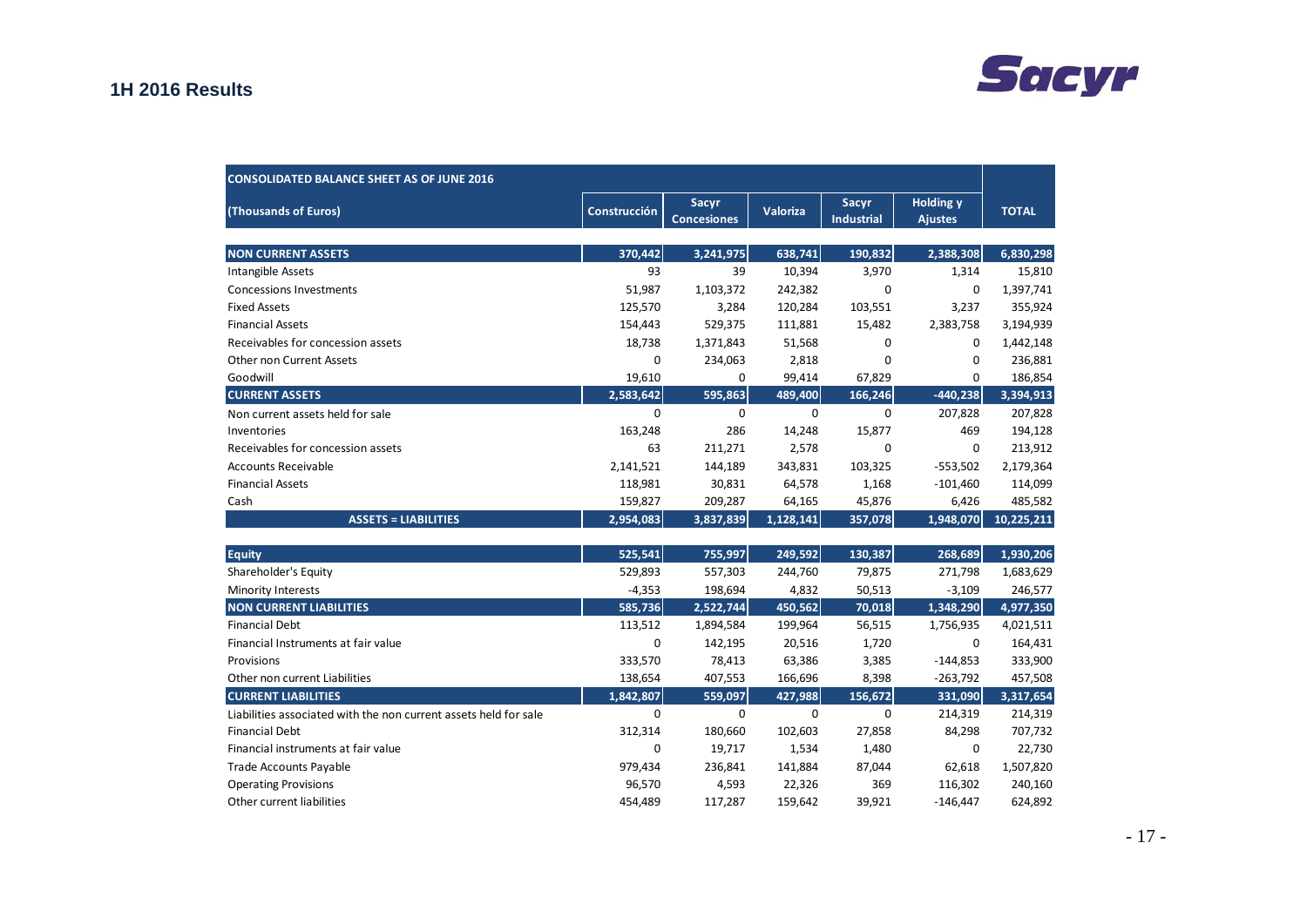# **Sacyr**

| <b>CONSOLIDATED BALANCE SHEET AS OF DECEMBER 2015</b>            |              |                                    |                 |                            |                                    |              |
|------------------------------------------------------------------|--------------|------------------------------------|-----------------|----------------------------|------------------------------------|--------------|
| (Thousands of Euros)                                             | Construcción | <b>Sacyr</b><br><b>Concesiones</b> | <b>Valoriza</b> | Sacyr<br><b>Industrial</b> | <b>Holding y</b><br><b>Ajustes</b> | <b>TOTAL</b> |
|                                                                  |              |                                    |                 |                            |                                    |              |
| <b>NON CURRENT ASSETS</b>                                        | 372,995      | 3,181,176                          | 640,974         | 203,575                    | 2,379,366                          | 6,778,086    |
| <b>Intangible Assets</b>                                         | 130          | 50                                 | 7,805           | 5,285                      | 1,547                              | 14,816       |
| <b>Concessions Investments</b>                                   | 48,220       | 1,353,153                          | 242,480         | 0                          | 0                                  | 1,643,853    |
| <b>Fixed Assets</b>                                              | 137,004      | 3,618                              | 125,395         | 106,725                    | 3,406                              | 376,148      |
| <b>Financial Assets</b>                                          | 149,568      | 506,007                            | 111,139         | 23,736                     | 2,374,414                          | 3,164,864    |
| Receivables for concession assets                                | 18,738       | 1,318,348                          | 51,903          | $\mathbf 0$                | 0                                  | 1,388,989    |
| <b>Other non Current Assets</b>                                  | $\mathbf 0$  | 0                                  | 2,838           | 0                          | 0                                  | 2,838        |
| Goodwill                                                         | 19,335       | 0                                  | 99,414          | 67,829                     | $\mathbf 0$                        | 186,578      |
| <b>CURRENT ASSETS</b>                                            | 2,517,202    | 558,394                            | 441,862         | 162,699                    | $-770$                             | 3,679,388    |
| Non current assets held for sale                                 | $\Omega$     | $\mathbf 0$                        | $\Omega$        | $\mathbf 0$                | 527,535                            | 527,535      |
| Inventories                                                      | 165,121      | 2,570                              | 14,477          | 13,799                     | 695                                | 196,661      |
| Receivables for concession assets                                | 125          | 210,174                            | 3,686           | $\mathbf 0$                | 0                                  | 213,985      |
| <b>Accounts Receivable</b>                                       | 2,022,576    | 133,392                            | 338,643         | 83,249                     | $-580,403$                         | 1,997,458    |
| <b>Financial Assets</b>                                          | 117,712      | 28,010                             | 14,691          | 452                        | $-19,937$                          | 140,928      |
| Cash                                                             | 211,668      | 184,248                            | 70,365          | 65,200                     | 71,341                             | 602,822      |
| <b>ASSETS = LIABILITIES</b>                                      | 2,890,197    | 3,739,570                          | 1,082,836       | 366,275                    | 2,378,596                          | 10,457,474   |
|                                                                  |              |                                    |                 |                            |                                    |              |
| <b>Equity</b>                                                    | 563,458      | 738,168                            | 252,538         | 132,715                    | 224,711                            | 1,911,589    |
| Shareholder's Equity                                             | 567,989      | 529,912                            | 247,257         | 83,234                     | 227,738                            | 1,656,130    |
| Minority Interests                                               | $-4,531$     | 208,256                            | 5,280           | 49,481                     | $-3,026$                           | 255,460      |
| <b>NON CURRENT LIABILITIES</b>                                   | 567,340      | 2,420,860                          | 423,192         | 62,642                     | 1,578,287                          | 5,052,321    |
| <b>Financial Debt</b>                                            | 118,875      | 1,730,853                          | 182,038         | 46,666                     | 1,993,872                          | 4,072,303    |
| Financial Instruments at fair value                              | $\mathbf 0$  | 140,545                            | 19,286          | 2,009                      | 0                                  | 161,839      |
| Provisions                                                       | 335,927      | 82,947                             | 58,501          | 5,642                      | $-121,213$                         | 361,804      |
| Other non current Liabilities                                    | 112,539      | 466,515                            | 163,367         | 8,325                      | $-294,372$                         | 456,374      |
| <b>CURRENT LIABILITIES</b>                                       | 1,759,399    | 580,544                            | 407,107         | 170,918                    | 575,596                            | 3,493,564    |
| Liabilities associated with the non current assets held for sale | $\Omega$     | $\Omega$                           | $\Omega$        | $\mathbf 0$                | 224,186                            | 224,186      |
| <b>Financial Debt</b>                                            | 261,846      | 200,956                            | 79,589          | 30,635                     | 277,587                            | 850,612      |
| Financial instruments at fair value                              | $\mathbf 0$  | 24,562                             | 1,373           | 1,846                      | $\mathbf 0$                        | 27,780       |
| <b>Trade Accounts Payable</b>                                    | 1,051,074    | 255,295                            | 160,095         | 105,605                    | 81,778                             | 1,653,847    |
| <b>Operating Provisions</b>                                      | 98,162       | 3,714                              | 25,240          | 2,830                      | 116,302                            | 246,248      |
| Other current liabilities                                        | 348,317      | 96,017                             | 140,810         | 30,003                     | $-124,256$                         | 490,891      |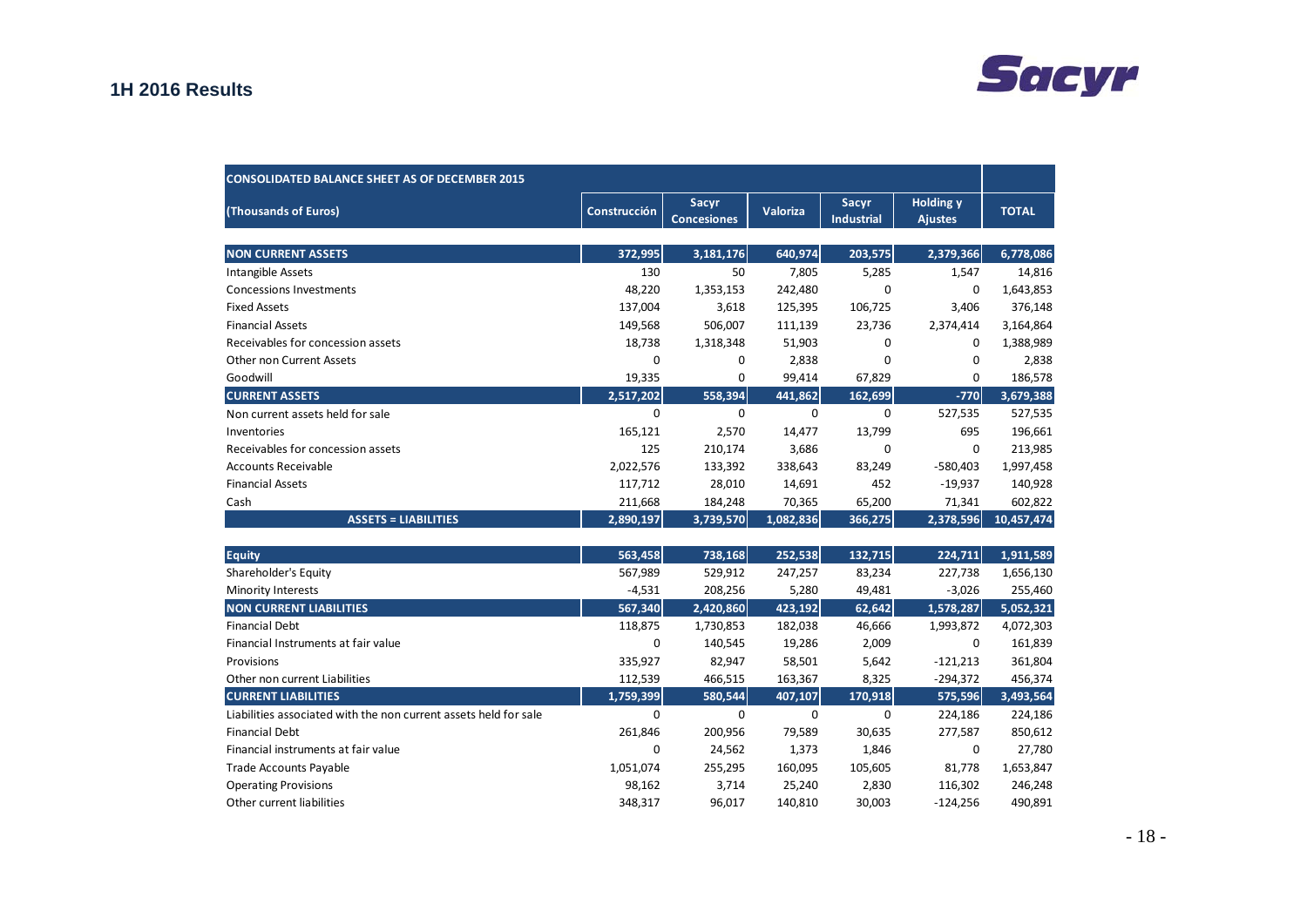

## **CONSTRUCTION**

| <b>CONSTRUCTION (Thousands of euros)</b> | 1H 2016  | 1H 2015 | % Chg<br>1H16/1H15 |
|------------------------------------------|----------|---------|--------------------|
| Revenue                                  | 687      | 748     | $-8.2%$            |
| Sacyr Construcción                       | 525      | 567     | $-7.4%$            |
| Somague                                  | 162      | 181     | $-10.8%$           |
| <b>EBITDA</b>                            | 27       | 36      | $-25.6%$           |
| Sacyr Construcción                       | 26       | 31      | $-15.7%$           |
| Somague                                  | $\Omega$ | 5       | n.s.               |
| <b>EBITDA Margin</b>                     | 3.9%     | 4.8%    |                    |
| <b>EBITDA Margin Sacyr Construcción</b>  | 5.0%     | 5.5%    |                    |
| <b>EBITDA Margin Somague</b>             | 0.2%     | 2.5%    |                    |
| <b>Backlog</b>                           | 4,418    | 5,316   | $-16.9%$           |
| International                            | 3,691    | 4,513   | $-18.2%$           |
| % International Backlog                  | 84%      | 85%     |                    |
| <b>Months of activity</b>                | 39       | 43      |                    |

Revenue from the Construction business through to 30 June 2016 totalled €687 million. Business was down 8% year on year, largely in response to the slowdown in Spain and also at our Portuguese subsidiary Somague, where business has been slow for a year now and which sustained an 11% decline. Revenue from the rest of the construction business was down 7%, largely as a result of the completion of work on the Rutas del Algarrobo and Rutas del Bio concessions in Chile, which were in full operation in the first half of 2015.

Turning to EBITDA, the scant contribution made by Somague in the first half of 2016 is reflected in the construction business, where projects for the other international markets are still contributing positively and sustaining the margin. The total gross margin was 3.9%, thanks to the 5.0% return commanded by contracts not belonging to Somague.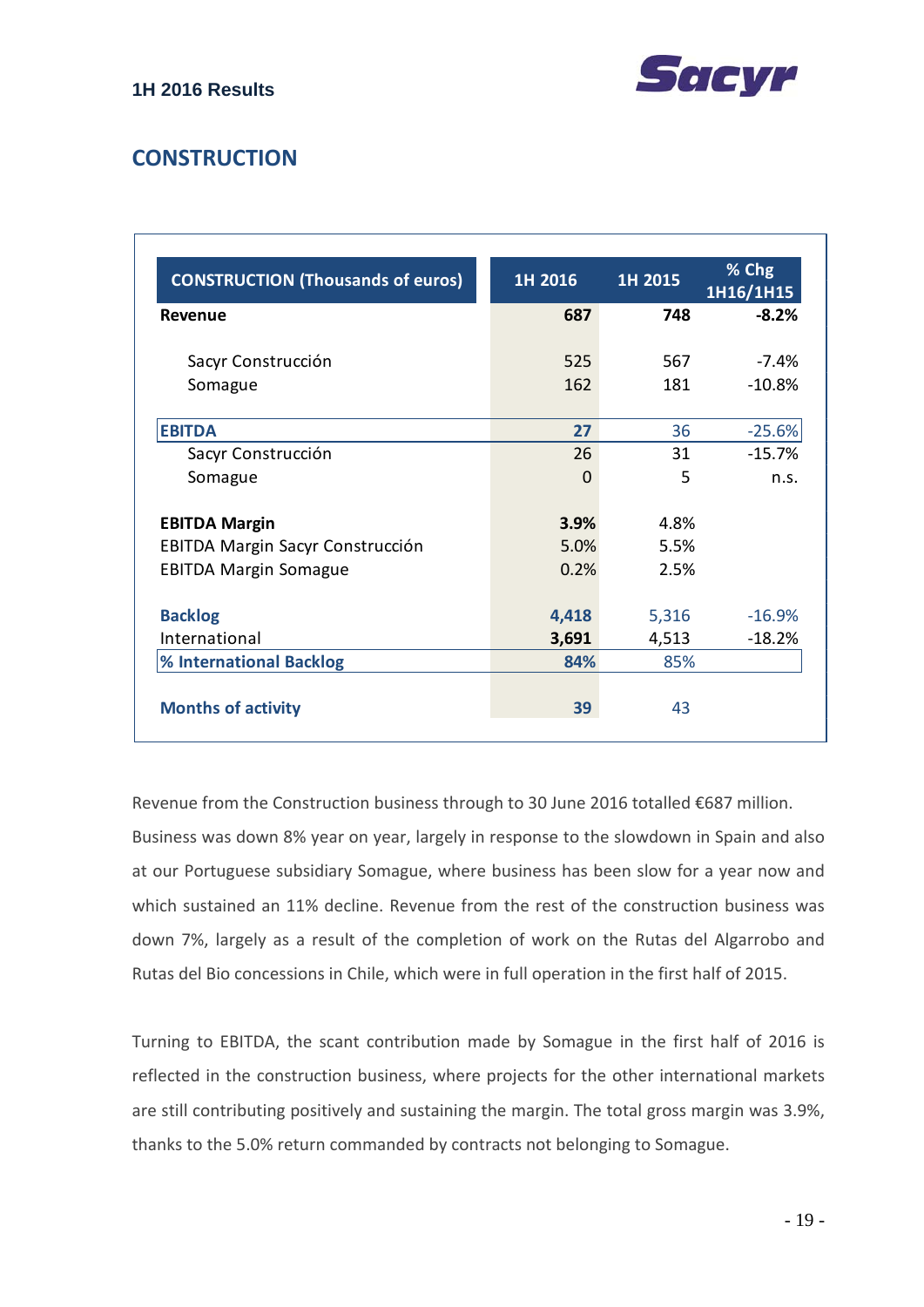

EBITDA was affected by the workforce changes made by Sacyr Construcción in Spain in a bid to adjust the company's structure to the current market situation.

The construction backlog stood at €4,418 million at 30 June 2016, covering 39 months of operations at current turnover rates. The international construction backlog accounts for 84% of the total backlog.

Construction contracts secured in the first half of 2016 included the contract for special installations at the "Kinaxixi 2" commercial and business complex in Luanda (Angola) for €118 million; the contract to construct an industrial warehouse at Rivas Vaciamadrid (Spain) for €16 million; the contract to enlarge and remodel the National Bank of Angola for €7 million; and the contract to construct the "Canto da Maia" school in the Azores for €5 million.

Following the end of the period, Sacyr secured a contract through its Italian subsidiary SIS for the construction and 43‐year operation of the "Rome – Latina" motorway, spanning 186 km, with the total investment expected to reach €2,800 million. The project requires 78 viaducts and overpasses to be built for a combined length of 23,700 metres, plus two tunnels stretching 2,350 metres in total, five cut-and-cover tunnels, 17 junctions and three central toll booths, among other infrastructure.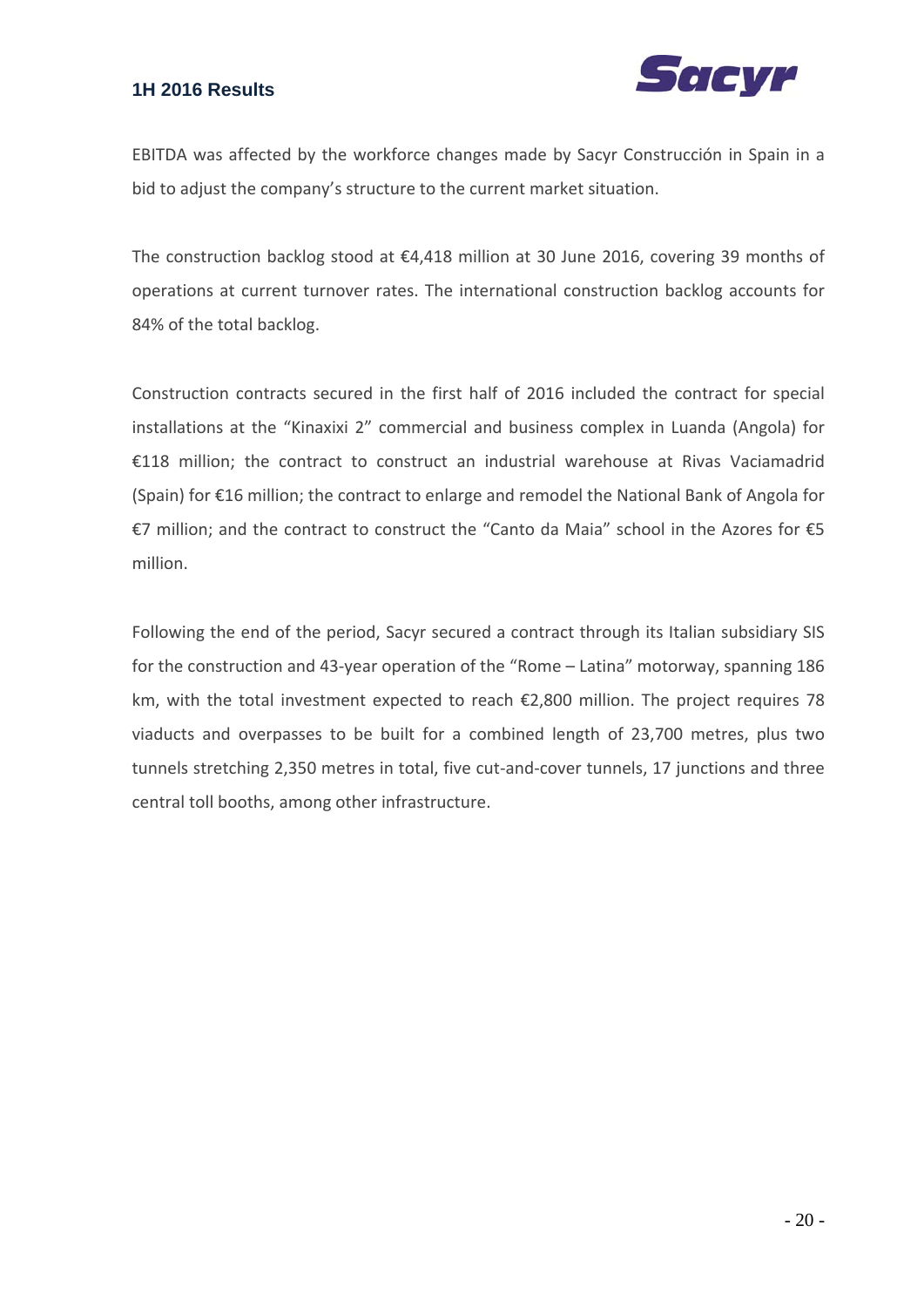# **SACYR CONCESIONES**

| <b>CONCESSIONS (Thousands of euros)</b> | 1H 2016 | 1H 2015 | % Chg.<br>1H16/1H15 | % Chg.*<br>1H16/1H15 |
|-----------------------------------------|---------|---------|---------------------|----------------------|
| Revenue                                 | 263,183 | 264,101 | 0%                  | 2%                   |
| Revenue from construction               | 117,861 | 134,606 | $-12%$              | $-12%$               |
| <b>Revenue from concessions</b>         | 145,322 | 129,495 | 12%                 | 21%                  |
| <b>EBITDA</b>                           | 99,668  | 89,900  | 11%                 | 17%                  |
| <b>EBITDA Margin</b>                    | 68.6%   | 69.4%   |                     |                      |
| <b>INET PROFIT</b>                      | 18,335  | (385)   |                     |                      |

\*Variation eliminating the effect of disinvestments during 1H 2016

Revenue at Sacyr Concesiones amounted to €263 million at 30 June 2016. In the first half of the year, the company completed the sale of the Braga and Vila Franca de Xira hospitals, which were both fully consolidated interests. If we strip out the impact of the sale (the hospitals contributed revenue and EBITDA in both 2015 and 2016), revenue would be up 2%.

Of the total revenue figure, €145 million was concession revenue at 30 June 2016, which rose by 12% from the €129 million reported in the first half of 2015 (or 21% excluding the impact of the sale of the hospitals explained above).

The remaining €118 million corresponded to construction revenue, which was down 12% year on year owing mainly to the construction progress on our Rutas de Algarrobo, Valles del Bio and Rutas del Desierto concessions.

Growth in concession revenue was driven by:

- The upturn in traffic on Spanish concessions in operation (+5%).
- The operational start-up of the Rutas del Desierto motorway in Chile in September 2015 (R16 Section) and Section 2 of Rutas de Algarrobo in May 2016.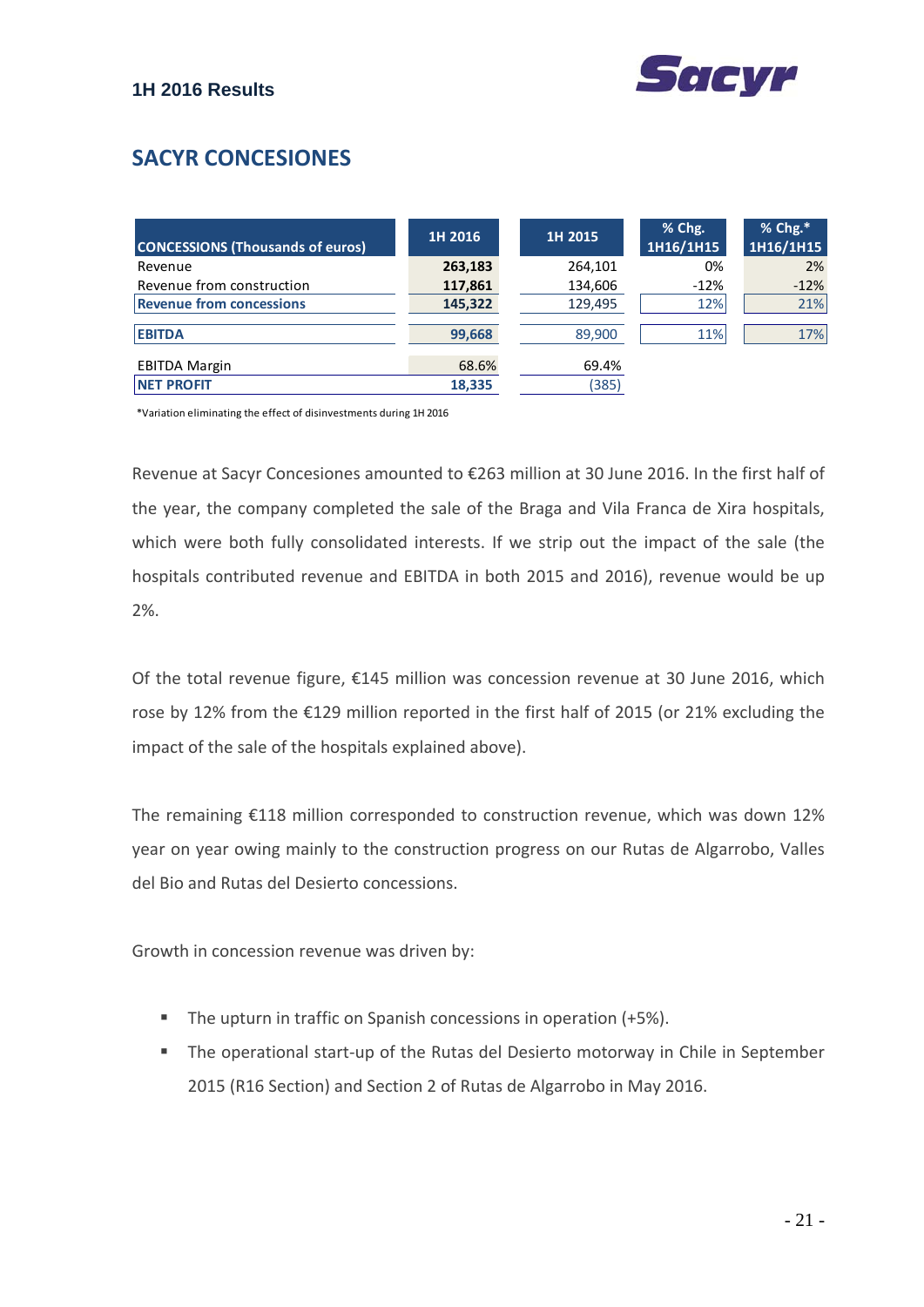

 The revenue contributions made by the Hospital de Antofagasta and Valles del Desierto concessions in Chile, and by the Pasto‐Rumichaca and Montes de María concessions in Colombia.

|                                                                     | <b>Revenue</b> |                |                |
|---------------------------------------------------------------------|----------------|----------------|----------------|
| (€ Thousands)                                                       | 1H 2016        | 1H 2015        | Chg (%)        |
| AUTOVÍA DEL TURIA                                                   | 6,094          | 5,809          | 4.9%           |
| AUTOVÍA NOROESTE C.A.R.M.                                           | 4,105          | 4,003          | 2.6%           |
| <b>VIASTUR</b>                                                      | 3,517          | 3,392          | 3.7%           |
| PALMA MANACOR                                                       | 4,928          | 4,548          | 8.4%           |
| AUTOVÍA DEL BARBANZA<br>AUTOVÍA DEL ERESMA                          | 5,458<br>3,210 | 5,316<br>3,007 | 2.7%<br>6.8%   |
| AUTOVÍA DEL ARLANZÓN                                                | 15,046         | 14,321         | 5.1%           |
| INTERCAMBIADOR DE MONCLOA                                           | 5,926          | 6,409          | $-7.5%$        |
| INTERCAMBIADOR DE PLAZA ELÍPTICA                                    | 3,203          | 3,215          | $-0.3%$        |
| AUTOPISTA DE GUADALMEDINA                                           | 5,821          | 5,013          | 16.1%          |
| <b>HOSPITAL DE PARLA</b>                                            | 7,863          | 6,371          | 23.4%          |
| HOSPITAL DE COSLADA                                                 | 7,111          | 6,720          | 5.8%           |
| <b>HOLDINGS</b>                                                     | 1,844          | 355            | 419.9%         |
| <b>SPAIN</b>                                                        | 74,125         | 68.479         | 8.2%           |
| <b>HOLDINGS</b>                                                     | 559            | 566            | $-1.3%$        |
| <b>IRELAND</b>                                                      | 559            | 566            | $-1.3%$        |
| <b>HOSPITAL BRAGA</b>                                               | 1,239          | 4,651          | $-73.4%$       |
| HOSPITAL DE VILA FRANCA                                             | 1,285          | 4,623          | $-72.2%$       |
| PARQUE DO NOVO HOSPITAL                                             | 155            | 417            | $-62.9%$       |
| <b>HOLDINGS</b>                                                     | 586            | 51             | 1053.1%        |
| <b>ESCALA PARQUE</b>                                                | 327            | 925            | $-64.7%$       |
| <b>PORTUGAL</b>                                                     | 3,592          | 10,667         | $-66.3%$       |
| <b>HOLDING</b>                                                      | 659            | 2,257          | $-70.8%$       |
| RUTAS DEL DESIERTO - ACCESOS A IQUIQE                               | 9,605          | 7,915          | 21.3%          |
| VALLES DEL BIO BIO - CONCEPCIÓN CABRERO                             | 9,091          | 9,192          | $-1.1%$        |
| VALLES DEL DESIERTO - VALLENAR CALDERA<br>RUTA DEL LIMARI - RUTA 43 | 11,323<br>734  | 9,464<br>460   | 19.6%<br>59.6% |
| HOSPITAL ANTOFAGASTA                                                | 5,476          | 2,135          | 156.4%         |
| RUTA DEL ALGARROBO - SERENA VALLENAR                                | 13,852         | 9,800          | 41.3%          |
| <b>CHILE</b>                                                        | 50,739         | 41,223         | 23.1%          |
| <b>CONVIAL SIERRA NORTE</b>                                         | 7,297          | 8,560          | $-14.8%$       |
| <b>PERU</b>                                                         | 7,297          | 8,560          | $-4.8%$        |
| MONTES DE MARÍA - PUERTA DE HIERRO - CRUZ DEL VIZO                  | 5,631          | 0              |                |
| VIAL UNIÓN DEL SUR - PASTO RUMICHACA                                | 3,381          | 0              |                |
| <b>COLOMBIA</b>                                                     | 9,012          | O              | ٠              |
| TOTAL WITHOUT CONSTRUCTION INCOME                                   | 145,322        | 129,495        | 12.2%          |
| INGRESOS DE CONSTRUCCIÓN                                            | 117,861        | 134,606        | $-12.4%$       |
| <b>TOTAL</b>                                                        | 263,183        | 264,101        | $-0.3%$        |

EBITDA amounted to €100 million, revealing a healthy 11% year‐on‐year increase (17% excluding the impact of selling the Portuguese hospitals).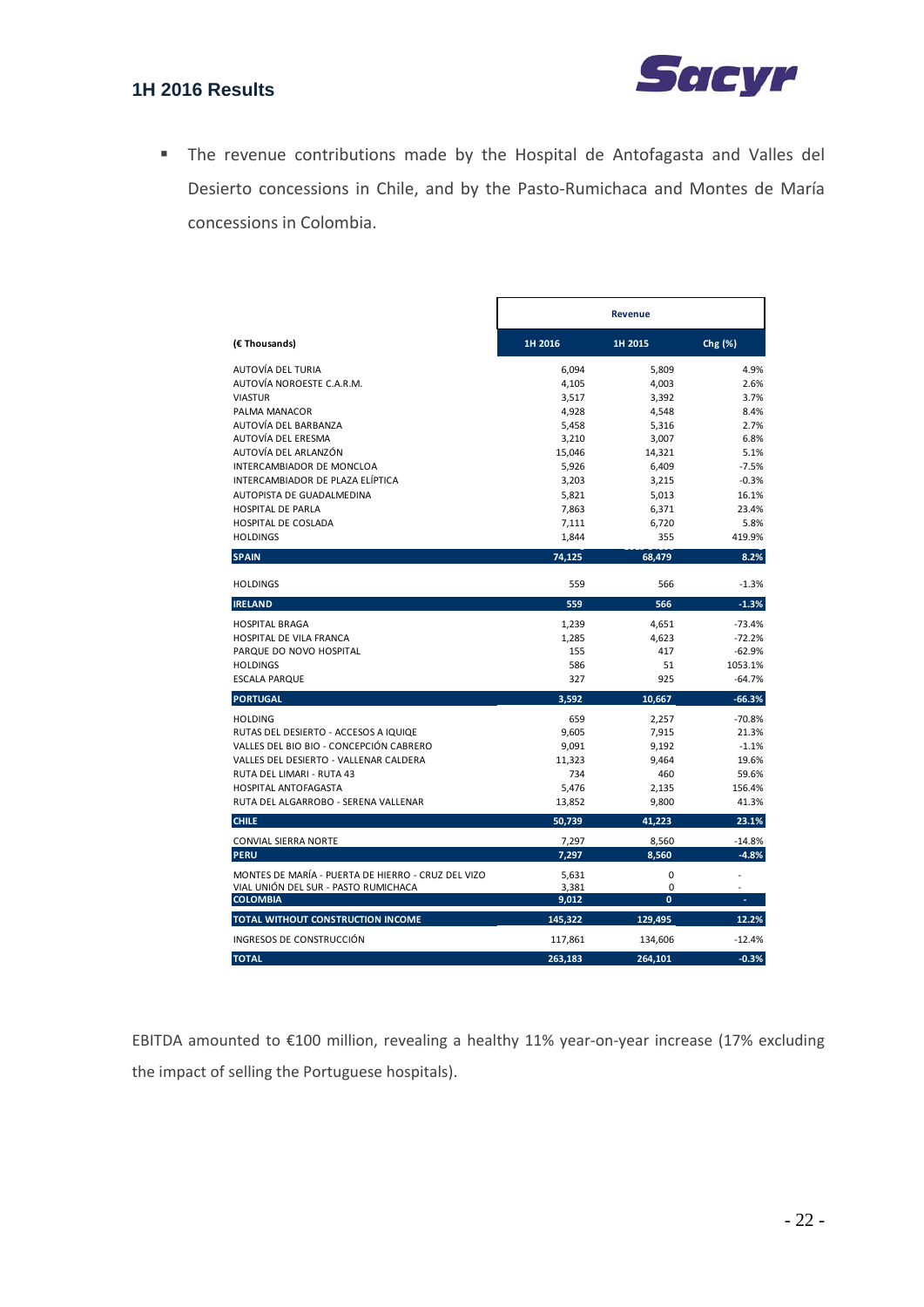

### **TRAFFIC PERFORMANCE**

Traffic continued to perform well, in line with previous quarters, showing average growth of 5% at our concessions in Spain. The following table shows traffic data:

|                                                                                                                                              | <b>ACUMULATED ADT</b>                                             |                                                                   |                                                      |
|----------------------------------------------------------------------------------------------------------------------------------------------|-------------------------------------------------------------------|-------------------------------------------------------------------|------------------------------------------------------|
|                                                                                                                                              | 1H 2016                                                           | 1H 2015                                                           | Change                                               |
| <b>SHADOW TOLL HIGHWAY SPAIN</b>                                                                                                             |                                                                   |                                                                   |                                                      |
| - AUTOVIA DEL NOROESTE<br>- Ma-15 PALMA-MANACOR<br>- AS-II OVIEDO-GIJÓN (VIASTUR)<br>- AUTURSA CV-35<br>- ERESMA<br>- BARBANZA<br>- ARLANZON | 11,600<br>22,587<br>23,050<br>37,907<br>7,448<br>12,204<br>19,080 | 11,027<br>20,905<br>22,232<br>36,377<br>7,017<br>12,171<br>18,273 | 5.2%<br>8.0%<br>3.7%<br>4.2%<br>6.1%<br>0.3%<br>4.4% |
| <b>TOLL HIGHWAY SPAIN</b>                                                                                                                    |                                                                   |                                                                   |                                                      |
| - AP-46 MÁLAGA - LAS PEDRIZAS                                                                                                                | 10,383                                                            | 8,925                                                             | 16.3%                                                |
| <b>TOLL HIGHWAY OTHER COUNTRIES</b><br>- N6 GALWAY-BALLINASLOE<br>- VALLES DEL DESIERTO                                                      | 10,530<br>4,872                                                   | 9,702<br>5,119                                                    | 8.5%<br>$-4.8%$                                      |
| - R-1 RUTAS DEL DESIERTO<br>- R-16 RUTAS DEL DESIERTO<br>- RUTAS DEL ALGARROBO RG- III                                                       | 5,796<br>7,027<br>4,410                                           | 5,909                                                             | $-1.9%$                                              |
| - RUTAS DEL ALGARROBO RG-IV<br>- MONTES DE MARÍA - EL CALAMAR                                                                                | 3,268<br>2,706                                                    |                                                                   |                                                      |
| - MONTES DE MARÍA - EL CARMEN<br>- UNIÓN VIAL DEL SUR                                                                                        | 3,415<br>5,957                                                    |                                                                   |                                                      |

Note: Highways without acumulated ADT data as of 1H2015 are concessions with less than 12 months in operation

All our shadow toll road concessions in Spain reported higher levels of traffic in comparison to the same period of 2015. A particular highlight was the 16% increase in traffic on the Malaga ‐ Las Pedrizas motorway.

International activity accounted for 58% of the backlog at 30 June 2016, up from 46% in the same period last year.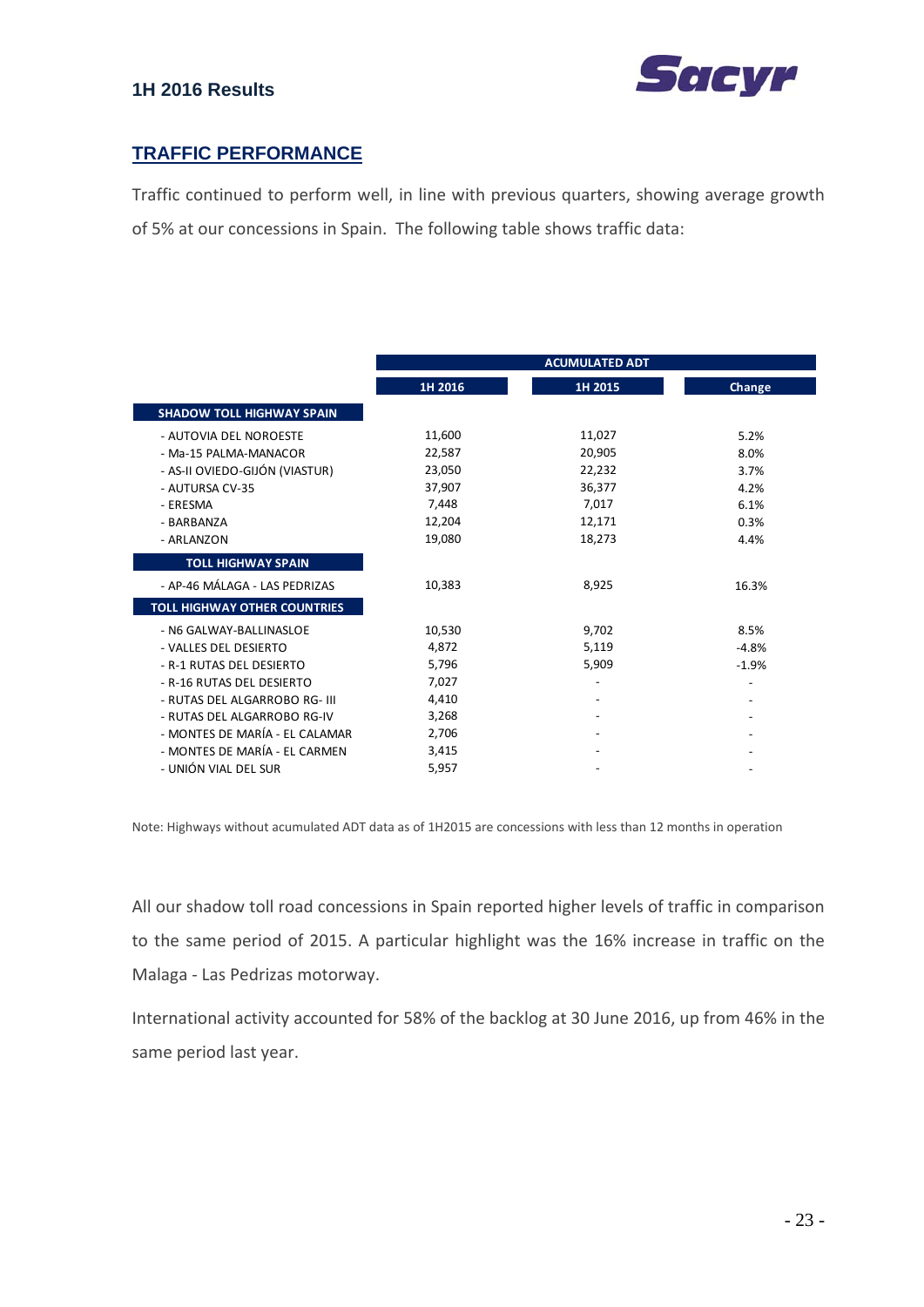

#### **CONTRACT WINS**

Following the end of the period, Sacyr was awarded the construction and 43‐year operation of the "Rome – Latina" motorway, spanning 186 km, with the total investment expected to reach €2,800 million. We expect to see Average Daily Traffic (ADT) of 32,000 vehicles and total revenue of €12,250 million over the life of the concession.

#### **OTHER MILESTONES IN THE FIRST HALF OF THE YEAR**

multiples achieved in recent transactions.

The following transactions were carried out in the first half of 2016 as part of the strategy of Sacyr Concesiones to rotate and refinance assets with the aim of investing in new projects under development:

- Asset rotation:
	- o Sacyr Concesiones successfully sold three concession assets in Portugal in the first half of 2016, following the sale of 98% of the company HC‐Hospitais Concesionados ‐which holds interests in the concession of three hospitals in Portugal (51% of the Braga and Vila Franca de Xira hospitals and 40% of Isla Terceira on the Azores Islands)‐ to the Aberdeen infrastructure fund. The deal was worth €113 million, including associated debt. Sacyr Concesiones has retained a 2% interest in HC‐Hospitais Concesionados and will continue to provide hospital centre management services. The deal

generated an attractive return on equity invested, above the average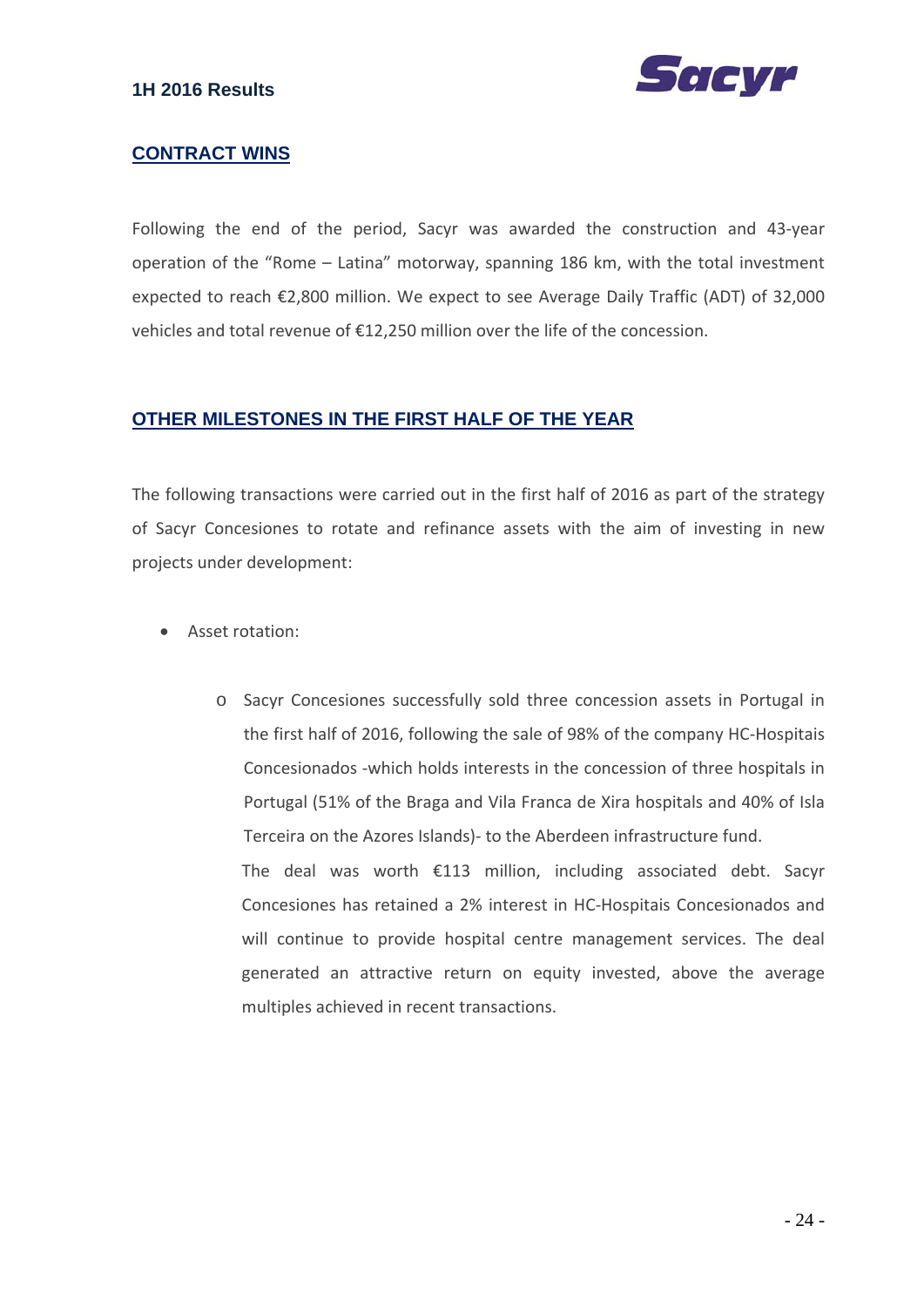

- Refinancing:
	- o On 27 April, Sacyr Concesiones and British fund Eisser issued €54 million in bonds through Aunor, Sacyr's concessionaire company for the north‐west Murcia motorway, with the ultimate aim of refinancing the concession. The issue is due to mature in 2025.
	- o In the first half of the year, Sacyr Concesiones and its partner Eisser Infrastructure Partners successfully refinanced the debt piles of the concessionaire companies that manage and operate the Moncloa and Plaza Elíptica transport hubs in Madrid, for a total sum of €190 million. The new arrangement means that the existing bank loans for the project at the two concessionaire companies, which were due to mature in 2018 and 2019, have now been refinanced with long-term horizons (25 years). The deal was helped by the prevailing low market interest rates.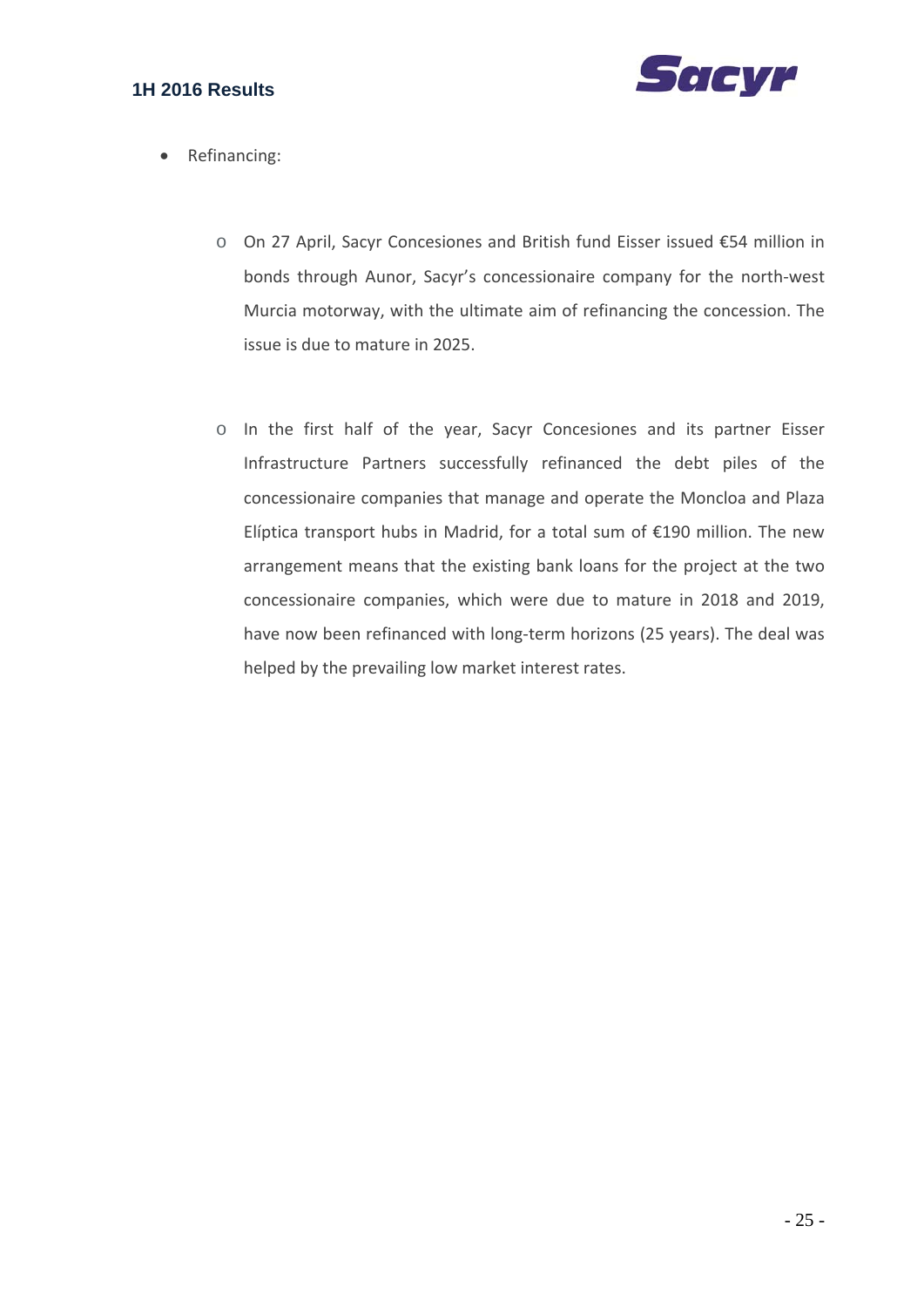

## **VALORIZA**

Revenue at Valoriza amounted to €399 million at 30 June 2016, up 10% year on year and continuing the positive performance seen by the business in recent periods. Growth within Services was fuelled by the Multiservices and Environment businesses (20% and 4%, respectively), thanks to the contribution made by major contracts in the portfolio, especially in the environmental services, infrastructure maintenance and home care services sectors.

| <b>VALORIZA (Thousands of Euros)</b> | 1H 2016 | 1H 2015 | % Chg.<br>1H16/1H15 |
|--------------------------------------|---------|---------|---------------------|
|                                      |         |         |                     |
| <b>REVENUE</b>                       | 399,099 | 363,751 | 9.7%                |
| Environment                          | 158,630 | 153,024 | 3.7%                |
| <b>Multi-Services</b>                | 173,660 | 144,371 | 20.3%               |
| Water                                | 65,702  | 65,010  | 1.1%                |
| Central                              | 1,107   | 1,346   | $-17.8%$            |
| <b>EBITDA</b>                        | 31,088  | 30,940  | 0.5%                |
| Environment                          | 19,688  | 18,711  | 5.2%                |
| <b>Multi-Services</b>                | 6,570   | 5,693   | 15.4%               |
| Water                                | 4,762   | 5,025   | $-5.2%$             |
| Central                              | 68      | 1,511   | $-95.5%$            |
| <b>EBITDA Margin</b>                 | 7.8%    | 8.5%    |                     |

The slight drop in the Water business is temporary and not a cause for concern as it is down to the completion of certain projects.

EBITDA amounted to €31 million in the first half of 2016, revealing an EBITDA margin of 7.8%. Of particulate note were the growing returns on the Multiservices and Environment businesses. The impact of overheads associated with the international expansion process brought up total EBITDA for the business (+0.5%).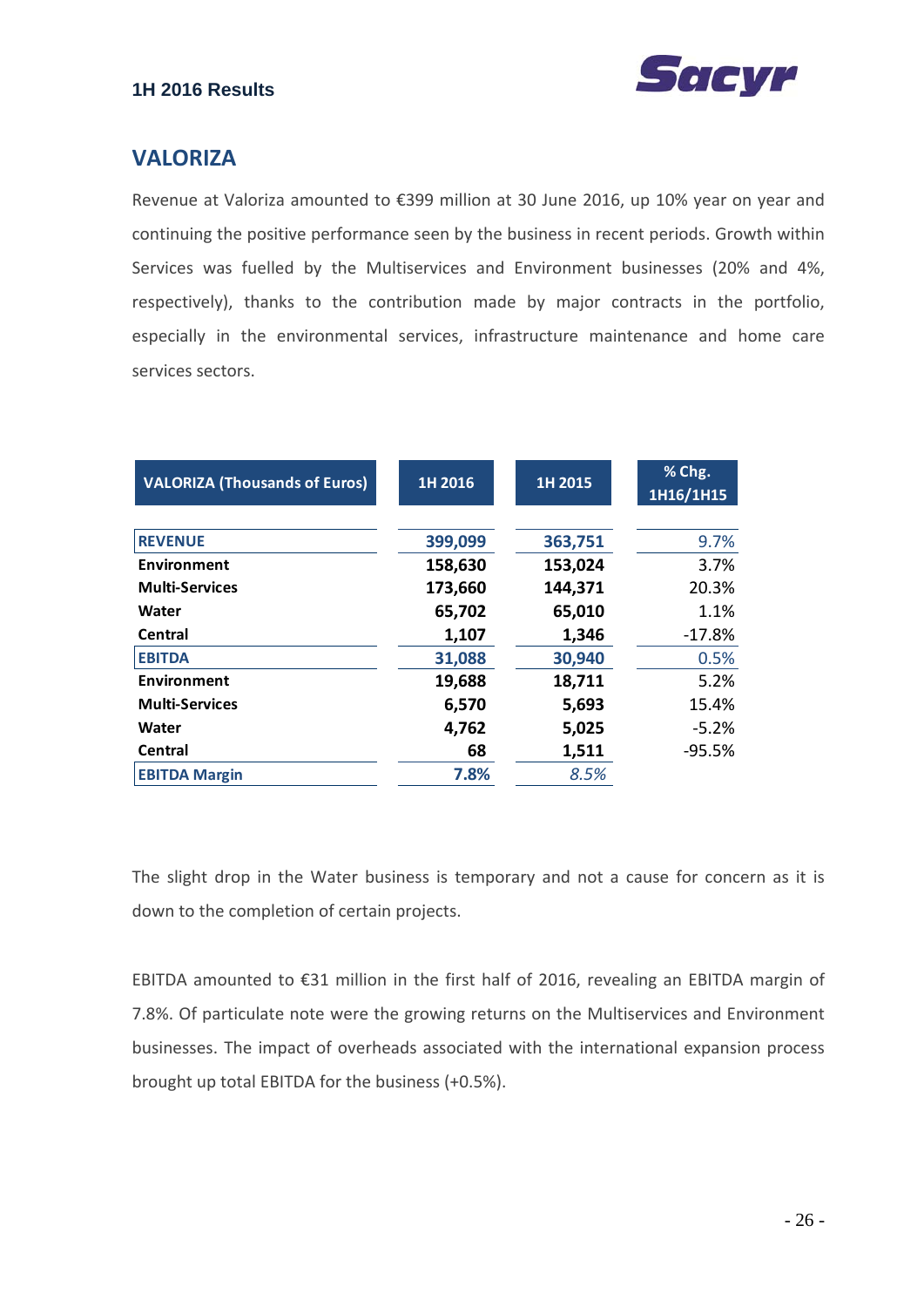

#### **CONTRACTING AND BACKLOG**

Valoriza's backlog stood at €6,424 million, of which international business accounts for 30%. Valoriza continues to see heavy commercial activity across all businesses both in Spain and abroad.

Highlight contracts in the first six months of 2016 include:

- ‐ Valoriza Agua began operating in Oman, a new market for the group, by securing a contract to design, build, operate and maintain a seawater desalination plant at Sohar, on the Batinah coast, for US\$1,200 million (approx. €1,050 million). The facility, which will produce 250,000m<sup>3</sup> of fresh water a day, is one of the largest investments ever seen in Oman in seawater desalination plants. Only part of the construction contract, €172 million, was included in Valoriza's backlog at the end of the quarter.
- ‐ Environmental Services:
	- o Street cleaning and waste collection services in the city of Albacete, in a 15‐year contract worth €164 million, which may be extended for a further five years.
	- o Ten‐year contract worth €68 million for the collection and transport of municipal solid waste and street and beach cleaning services on the island of Ibiza.
- ‐ Multi‐services:
	- o Home care services contract awarded by Madrid City Council for the Centro, Arganzuela, Moncloa‐Aravaca, Latina and Carabanchel districts. The concession is worth €154 million and runs for three years, which may be extended for a further three years.
	- o Two‐year home care services contract worth €29 million for Barcelona City Council (Gracia and El Ensanche districts).
	- o Rolling stock cleaning services on the Madrid Underground (batches 1 and 2), worth €21 million and with a term of four years.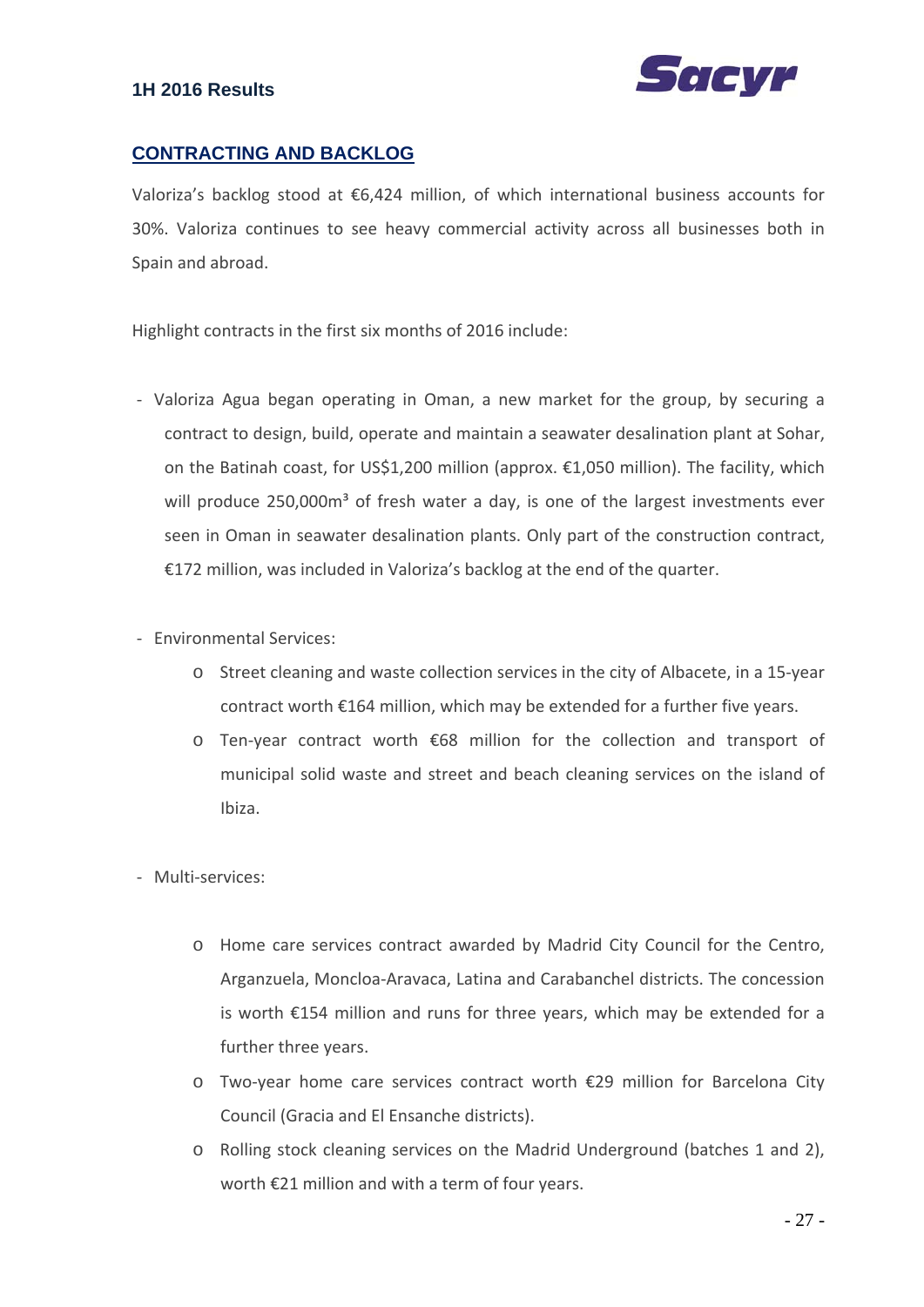

- o Bus and depot cleaning service for the ALSA bus line across all of Spain, in a contract worth €18 million.
- o Two‐year contract worth €15 million to clean the buildings and facilities of the Elche, Alcoy and Requena hospitals and heathcare centres.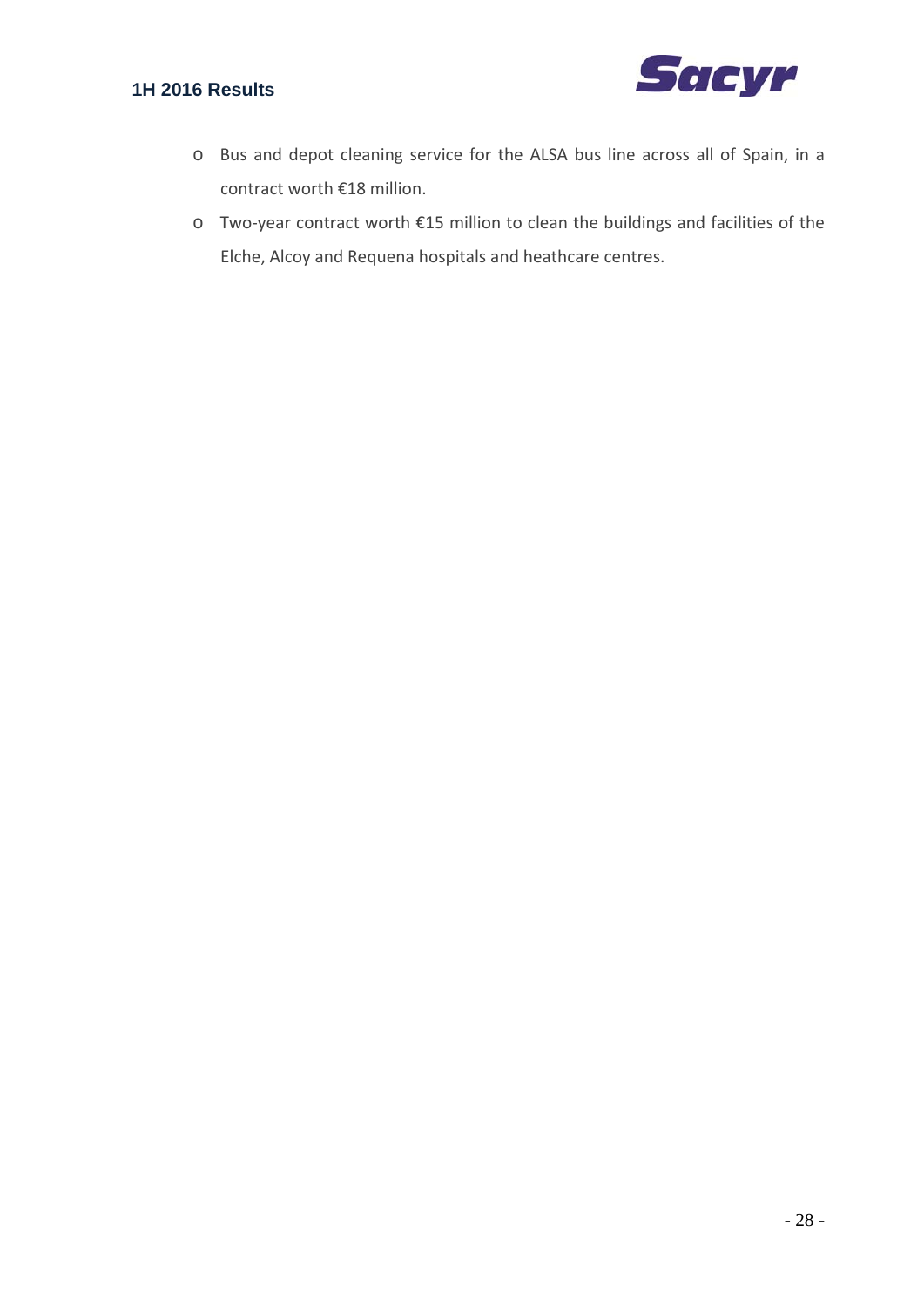

## **INDUSTRIAL**

| <b>INDUSTRIAL (Thousands of Euros)</b> | 1H 2016 | 1H 2015 | % Chg.<br>16/15 |
|----------------------------------------|---------|---------|-----------------|
| <b>Revenue</b>                         | 187,988 | 112,986 | 66%             |
| -Oil and gas                           | 111,539 | 36,442  |                 |
| -Electricity grid                      | 13,877  | 8,625   |                 |
| -Enviroment and mining                 | 8,918   | 2,099   |                 |
| -Generation                            | 51,592  | 65,696  |                 |
| -Central                               | 2,062   | 124     |                 |
| <b>EBITDA</b>                          | 13,232  | 7,552   | 75%             |
| <b>EBITDA Margin</b>                   | 7.0%    | 6.7%    |                 |
| <b>BACKLOG</b>                         | 2,675   | 2,578   | 4%              |
| - National                             | 2,056   | 2,107   | $-2%$           |
| - International                        | 619     | 392     | 58%             |

Sacyr Industrial's revenue totalled €188 million at 30 June 2016, up 66% on the €113 million reported in the same period of 2015.

Turning to EPC contracts, Oil&Gas managed to triple its revenue to €112 million, while Electrical Infrastructure posted €14 million in revenue, showing 61% growth, and Environment and Mining climbed to  $\epsilon$ 9 million versus the  $\epsilon$ 2 million seen in the same period of the previous year.

This includes the EPC contracts for the refinery in Pampilla (Peru), the regasification plant in Cartagena (Colombia), the cement plant in Oruro (Bolivia) and the electricity infrastructure projects (Mexico, Peru and Panama), as well as the companies Sacyr Nervión and Sacyr Fluor.

Meanwhile, power plants contributed €52 million to revenue. The increase on the first half of 2015 was fuelled by the drop in the electricity pool price caused by weather conditions, which favoured wind and hydro generation. The drop in fuel prices was also behind the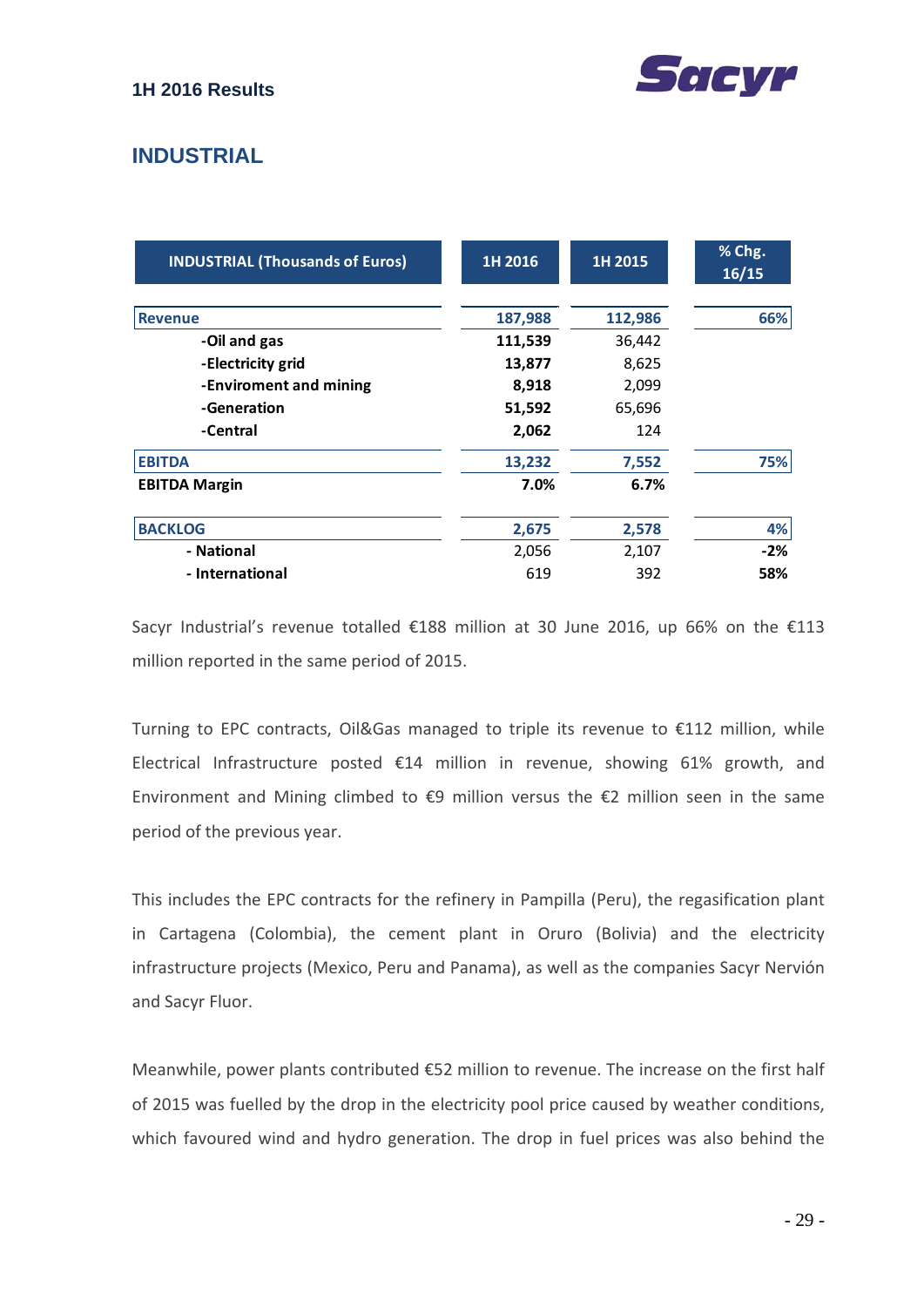

decline in the pool price. The average electricity pool price in the first half of 2016 was €30/MWh, well below the average for 1H15 (€48/MWh).

Higher revenue, coupled with a 75% increase in EBITDA, to reach €13 million, revealed an operating margin of 7%.

#### **CONTRACTING AND BACKLOG**

The backlog of the industrial line totalled €2,675 million at 30 June, with the international backlog posting an impressive 82% growth. The first half of the year included the following highlight contracts and projects:

- Construction of the new "Nuevo Mundo" compressor station in Peru, in a deal worth €200 million.
- Main contract to upgrade the Chimborazo cement plant at Riobamba (Ecuador) for UCEM (Unión Cementera Nacional). Worth €160 million, this EPC marks Sacyr's entry into a new market. The contract includes the design, construction, assembly and start‐up of the new clinker line, which will have a capacity of 2,600 tonnes per day.
- Construction and maintenance contracts awarded by Compañía General de Electricidad de Chile for several medium‐ and high‐voltage power lines, for a total of €92 million.
- Construction of the new "Crucero Encuentro" electrical substation for Sociedad Austral de Transmisión Troncal de Chile (Chile). The contract is worth €16 million.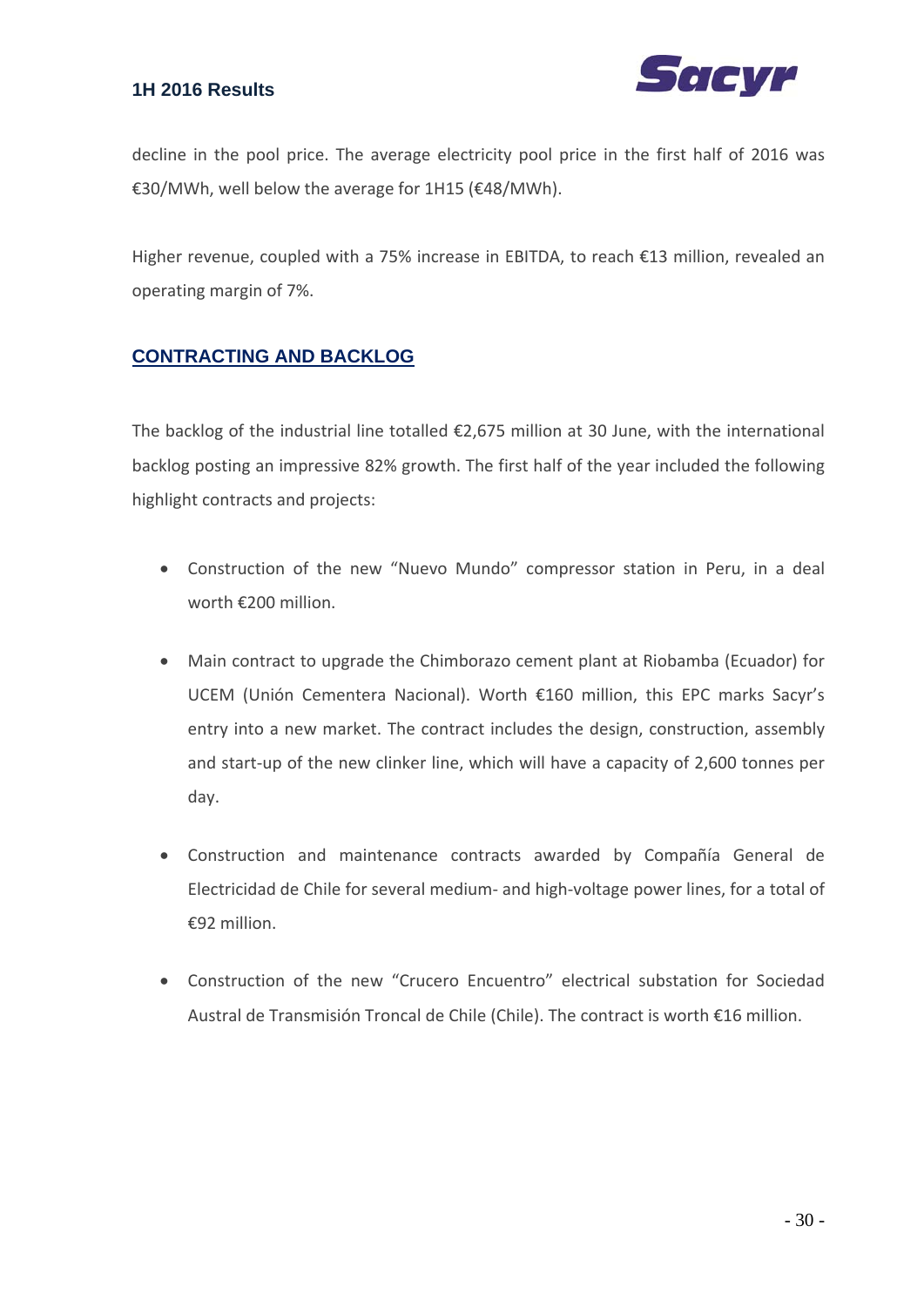

## **STOCK MARKET PERFORMANCE**

| <b>SACYR</b>                                           | <b>JUNE</b> |           | % Chg     |
|--------------------------------------------------------|-------------|-----------|-----------|
|                                                        | 2016        | 2015      | 16/15     |
| Market Price at closing (euros per share)              | 1.46        | 3.40      | $-57.09%$ |
| High share price                                       | 1.95        | 4.28      | $-54.46%$ |
| Low share price                                        | 1.17        | 2.89      | $-59.38%$ |
| Market Capitalization at closing (Thousands of euros)* | 754,932     | 1,759,265 | $-57.09%$ |
| Average Trading Volume (Thousands of euros)            | 1,465,568   | 3,543,389 | $-58.64%$ |
| Average Daily Trading Volume (Number of shares)        | 7,097,037   | 7,510,582 | $-5.51%$  |
| Liquidity (%)                                          | 100         | 100       |           |
| Number of shares (Thousands)                           | 517,431     | 502,212   | 3.03%     |
| Share Nominal Value                                    | 1 EURO      | 1 EURO    |           |

\*Adjusted in 2015 pursuant to capital increase in July 2015, 1x33